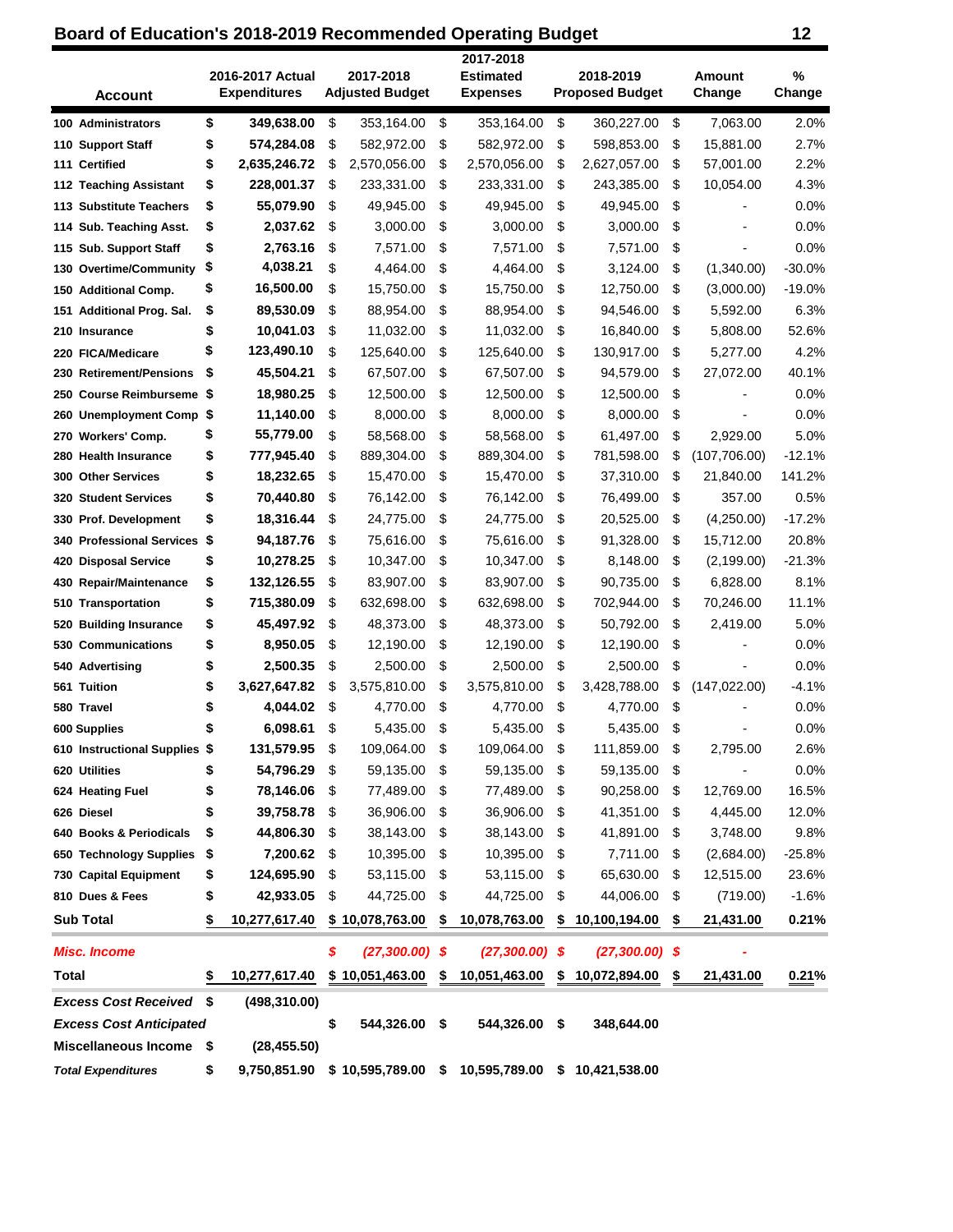## **Board of Education's 2018-2019 Recommended Operating Budget 14**

| <b>Account Code</b>                  | <b>Description</b>                | 2016-2017<br>Actual<br><b>Expenditures</b> |     | 2017-2018<br>Adjusted<br><b>Budget</b> |     | 2017-2018<br>Estimated<br><b>Expenses</b> |      | 2018-2019<br><b>Proposed</b><br><b>Budget</b> |      | Amount<br>Change         | %<br>Change |
|--------------------------------------|-----------------------------------|--------------------------------------------|-----|----------------------------------------|-----|-------------------------------------------|------|-----------------------------------------------|------|--------------------------|-------------|
| 1010.11201.2100.200.51100            | Director SPED Salary              | \$<br>82,540.00                            | \$  | 85.016.00 \$                           |     | 85,016.00                                 | -\$  | 86,717.00 \$                                  |      | 1.701.00                 | 2%          |
| 1010.11201.2320.100.51100            | <b>Superintendent Salary</b>      | \$<br>69,149.00                            | \$  | 64,260.00                              | \$  | 64,260.00                                 | \$   | 65,545.00                                     | \$   | 1,285.00                 | 2%          |
| 1010.11201.2410.100.51100            | <b>Principal Salary</b>           | \$<br>114,924.00                           | \$  | 118,372.00                             | \$  | 118,372.00                                | -\$  | 120,739.00 \$                                 |      | 2,367.00                 | 2%          |
| 1010.11201.2410.100.51100            | <b>Assistant Principal Salary</b> | \$<br>83,025.00                            | \$  | 85,516.00 \$                           |     | 85,516.00                                 | - \$ | 87,226.00 \$                                  |      | 1,710.00                 | 2%          |
| <b>Administrators</b>                | <b>Total</b>                      | \$<br>349,638.00                           | \$  | 353,164.00                             | \$  | 353,164.00                                | \$   | 360,227.00                                    | -\$  | 7,063.00                 | 2.0%        |
| 1010.11201.2200.200.51110            | Speech Assistant                  | \$<br>40,838.14                            | \$  | 43,183.00                              | \$  | 43.183.00                                 | - \$ | 44.123.00 \$                                  |      | 940.00                   | 2%          |
| 1010.11201.2100.200.51110            | <b>SPED Secretary</b>             | \$<br>31.238.13                            | \$  | 32,558.00                              | \$  | 32,558.00                                 | \$   | 33,079.00                                     | \$   | 521.00                   | 2%          |
| 1010.11201.2130.100.51110            | Nurse                             | \$<br>56,171.11                            | \$  | 55,739.00                              | \$  | 55,739.00                                 | -\$  | 56,301.00                                     | \$   | 562.00                   | 1%          |
| 1010.11200.2310.100.51110            | <b>BOE Clerical</b>               | \$<br>1,265.00                             | \$  | 1,600.00                               | \$  | 1,600.00                                  | \$   | 1,600.00                                      | \$   | $\overline{\phantom{a}}$ | 0%          |
| 1010.11201.2320.100.51110            | Super. Supp. Staff                | \$<br>32,869.64                            | \$  | 31,996.00                              | \$  | 31,996.00                                 | \$   | 31,996.00                                     | \$   | $\overline{a}$           | 0%          |
| 1010.11201.2400.100.51110            | Sch. Office Supp. Staff           | \$<br>51,231.76                            | \$  | 52.740.00                              | \$  | 52,740.00                                 | \$   | 60,613.00                                     | \$   | 7.873.00                 | 15%         |
| 1010.11201.2400.100.51111            | Data Entry/SAF/Graduation         | \$<br>7,310.21                             | \$  | 8,897.00                               | \$  | 8,897.00                                  | \$   | 8,600.00                                      | \$   | (297.00)                 | $-3%$       |
| 1010.11201.2400.100.51112            | Office Support Staff/OT           | \$<br>4,455.50                             | \$  | 4,592.00                               | \$  | 4,592.00                                  | \$   | 4,592.00                                      | \$   | $\overline{\phantom{a}}$ | 0%          |
| 1010.11201.2410.100.51110            | <b>Principal Secretary</b>        | \$<br>42,185.06                            | \$  | 43,141.00                              | \$  | 43,141.00                                 | -\$  | 43,980.00 \$                                  |      | 839.00                   | 2%          |
| 1010.11201.2500.100.51111            | Cntrl. Off. Supp. Staff           | \$<br>75,657.27                            | \$  | 75,971.00                              | \$  | 75,971.00                                 | \$   | 78,413.00                                     | \$   | 2.442.00                 | 3%          |
| 1010.11201.2580.100.51110            | <b>IT Support Staff</b>           | \$<br>53,251.00                            | \$  | 54,876.00                              | \$  | 54,876.00                                 | \$   | 55,973.00                                     | -\$  | 1,097.00                 | 2%          |
| 1010.11201.2600.100.51110            | Custodial Superv.                 | \$<br>56,780.60                            | \$  | 55,427.00 \$                           |     | 55.427.00                                 | -\$  | 56,342.00 \$                                  |      | 915.00                   | 2%          |
| 1010.11201.2610.100.51110            | <b>Custodial Salaries</b>         | \$<br>95,471.88                            | \$  | 97,851.00                              | \$  | 97,851.00                                 | \$   | 98,840.00                                     | \$   | 989.00                   | 1%          |
| 1010.11201.2610.100.51111            | Summer Cust.                      | \$<br>8,485.06                             | \$  | 8,201.00                               | \$  | 8,201.00                                  | -\$  | 8,201.00                                      | \$   | $\blacksquare$           | 0%          |
| 1010.11201.2660.100.51110            | <b>School Security</b>            | \$<br>12,974.50                            | \$  | 12,100.00 \$                           |     | 12,100.00                                 | -\$  | 12,100.00                                     | \$   | $\overline{a}$           | 0%          |
| 1010.11201.2670.100.51110            | <b>School Constable</b>           | \$<br>4,099.22                             | -\$ | 4,100.00 \$                            |     | 4,100.00                                  | \$   | 4,100.00 \$                                   |      |                          | 0%          |
|                                      |                                   |                                            |     |                                        |     |                                           |      |                                               |      |                          |             |
| <b>Support Staff</b>                 | <b>Total</b>                      | \$<br>574,284.08                           | -\$ | 582,972.00                             | \$  | 582,972.00                                | \$   | 598,853.00 \$                                 |      | 15,881.00                | 2.7%        |
| 1010.11201.1000.100.51111            | <b>Teacher Salaries</b>           | \$<br>1,980,942.91                         | \$  | 1,888,608.00                           | \$  | 1,888,608.00                              | -\$  | 1,942,083.00                                  | \$   | 53,475.00                | 3%          |
| 1010.11201.2230.100.51111            | Computer Technology               | \$<br>63,449.00                            | \$  | 65,249.00                              | -\$ | 65,249.00                                 | \$   | 67,957.00 \$                                  |      | 2,708.00                 | 4%          |
| 1010.11201.2220.100.51111            | Librarian                         | \$<br>63,449.00                            | \$  | 64,864.00                              | \$  | 64,864.00                                 | \$   | 70,279.00                                     | - \$ | 5,415.00                 | 8%          |
| 1010.11201.2120.200.51111            | Guidance Counselor                | \$<br>56,475.06                            | \$  | 56,828.00                              | \$  | 56,828.00                                 | \$   | 57,913.00 \$                                  |      | 1,085.00                 | 2%          |
| 1010.11201.1000.200.51111            | <b>SPED Teacher Salaries</b>      | \$<br>307,469.68                           | \$  | 337,806.00                             | \$  | 337,806.00                                | \$   | 348,625.00                                    | \$   | 10,819.00                | 3%          |
| 1010.11201.2140.200.51111            | School Psychologist               | \$<br>33,658.34                            | \$  | 30,987.00                              | \$  | 30.987.00                                 | \$   | 34.040.00                                     | \$   | 3,053.00                 | 10%         |
| 1010.11201.2150.200.51111            | Speech Pathologist                | \$<br>81,449.73 \$                         |     | 79,246.00 \$                           |     | 79,246.00 \$                              |      | 57,899.00 \$                                  |      | (21, 347.00)             | $-27%$      |
| 1010.11201.2160.200.51111            | Occupational Therapy              | \$<br>48,353.00                            | -\$ | 46,468.00 \$                           |     | 46,468.00 \$                              |      | 48,261.00 \$                                  |      | 1,793.00                 | 4%          |
| <b>Certified Salaries</b>            | <b>Total</b>                      | \$<br>2,635,246.72 \$                      |     | 2,570,056.00                           | \$  | 2,570,056.00                              | \$   | 2,627,057.00 \$                               |      | 57,001.00                | 2.2%        |
| 1010.11201.1000.100.51102            | Tch. Asst. Reg ED                 | \$<br>110,360.22 \$                        |     | 110,257.00 \$                          |     | 110.257.00 \$                             |      | 110,653.00 \$                                 |      | 396.00                   | 0%          |
| 1010.11201.1000.200.51102            | Tch. Asst. SPED                   | \$<br>117,641.15 \$                        |     | 123,074.00 \$                          |     | 123,074.00 \$                             |      | 132,732.00 \$                                 |      | 9,658.00                 | 8%          |
| <b>Teaching Assistant Sal. Total</b> |                                   | \$<br>228,001.37 \$                        |     | 233,331.00 \$                          |     | 233,331.00                                | - \$ | 243,385.00 \$                                 |      | 10,054.00                | 4.3%        |
| 1010.11201.1000.100.51103            | Substitute Reg Ed                 | \$<br>30,802.59                            | \$  | 29,268.00 \$                           |     | 29,268.00                                 | -\$  | 29,268.00 \$                                  |      |                          | 0%          |
| 1010.11201.1000.100.51104            | Long-Term Subs.                   | \$<br>17,862.31                            | \$  | 13,735.00                              | \$  | 13,735.00                                 | \$   | 13,735.00 \$                                  |      | $\blacksquare$           | 0%          |
| 1010.11201.2213.100.51103            | Prof. Dev. Subs.                  | \$<br>4,175.00                             | \$  | 4,175.00 \$                            |     | 4,175.00 \$                               |      | 4,175.00 \$                                   |      |                          | 0%          |
| 1010.11201.1000.200.51103            | Sub SPED                          | \$<br>2,240.00                             | \$  | 2,767.00 \$                            |     | 2,767.00                                  | - \$ | 2,767.00 \$                                   |      | $\overline{\phantom{a}}$ | 0%          |
| <b>Substitute Teachers</b>           | <b>Total</b>                      | \$<br>55,079.90 \$                         |     | 49,945.00 \$                           |     | 49,945.00 \$                              |      | 49,945.00 \$                                  |      | ٠                        | 0.0%        |
| 1010.11201.1000.200.51104            | Sub. Classified                   | \$<br>2,037.62 \$                          |     | $3,000.00$ \$                          |     | $3,000.00$ \$                             |      | $3,000.00$ \$                                 |      | $\overline{\phantom{a}}$ | 0%          |
| Sub. Teaching Asst.                  | Total                             | \$<br>2,037.62 \$                          |     | 3,000.00                               | \$  | $3,000.00$ \$                             |      | $3,000.00$ \$                                 |      | ٠                        | 0.0%        |
| 1010.11201.2400.100.51512            | <b>Secretarial Substitute</b>     | \$<br>1,289.12 \$                          |     | 1,652.00 \$                            |     | 1,652.00 \$                               |      | 1,652.00 \$                                   |      |                          | 0%          |
| 1010.11201.2620.100.51512            | <b>Custodial Substitute</b>       | \$<br>1,474.04                             | \$  | 5,919.00                               | \$  | 5,919.00 \$                               |      | 5,919.00 \$                                   |      | $\overline{\phantom{a}}$ | 0%          |
| <b>Sub. Support Staff</b>            | Total                             | \$<br>2,763.16 \$                          |     | 7,571.00                               | \$  | 7,571.00                                  | \$   | 7,571.00 \$                                   |      | ٠                        | 0.0%        |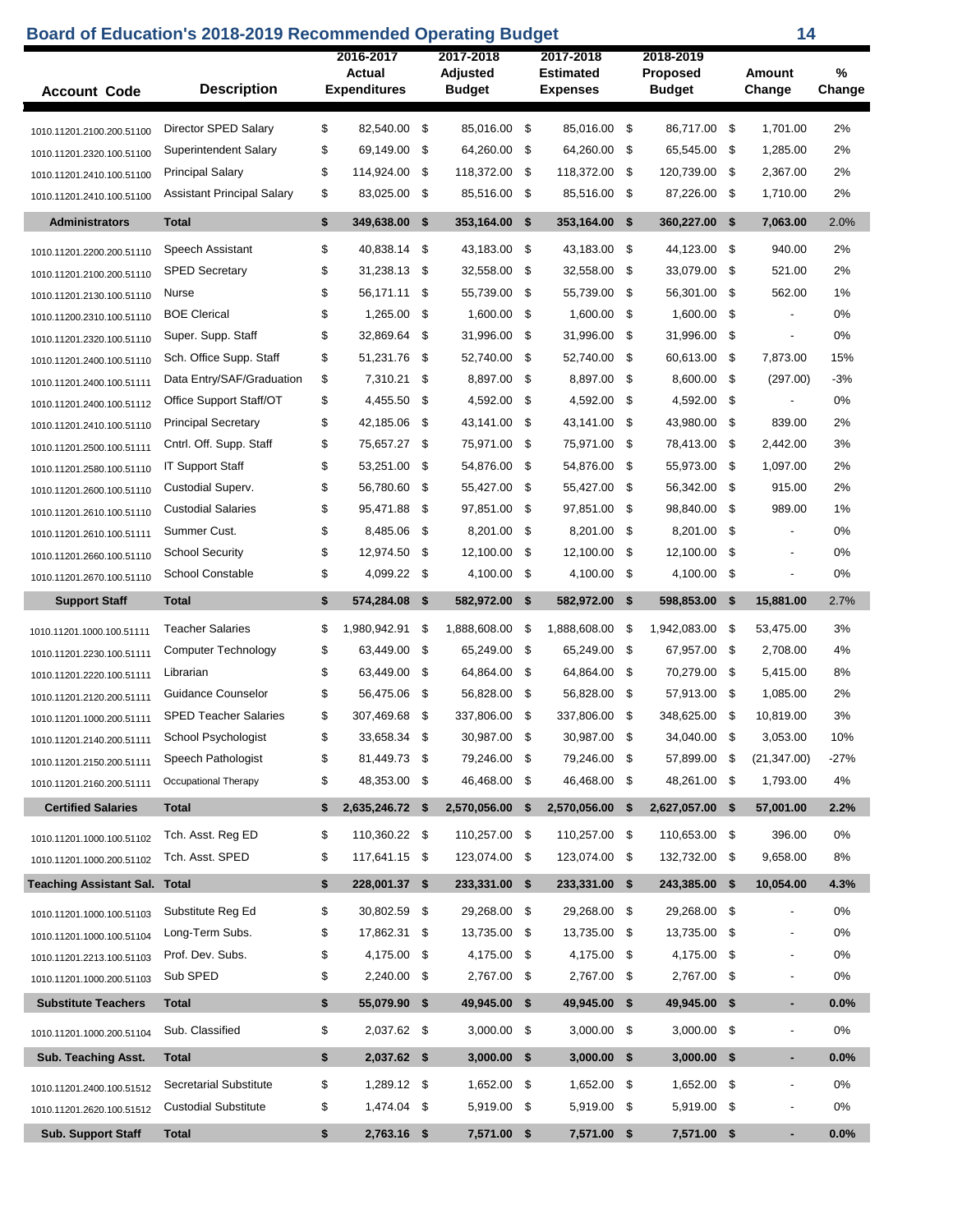|                                                        | <b>Board of Education's 2018-2019 Recommended Operating Budget</b> |    |                               |           |                           |      |                  | 16                        |                          |      |                          |             |
|--------------------------------------------------------|--------------------------------------------------------------------|----|-------------------------------|-----------|---------------------------|------|------------------|---------------------------|--------------------------|------|--------------------------|-------------|
|                                                        |                                                                    |    | 2016-2017                     | 2017-2018 |                           |      | 2017-2018        | 2018-2019                 |                          |      |                          |             |
| <b>Description</b>                                     |                                                                    |    | Actual<br><b>Expenditures</b> |           | Adjusted<br><b>Budget</b> |      | <b>Estimated</b> | Proposed<br><b>Budget</b> |                          |      | Amount                   | %<br>Change |
| <b>Account Code</b>                                    |                                                                    |    |                               |           |                           |      | <b>Expenses</b>  |                           |                          |      | Change                   |             |
| 1010.11201.3300.800.51130                              | Cafeteria OT                                                       | \$ | 914.21                        | \$        | 1,340.00                  | \$   | 1,340.00         | \$                        |                          | \$   | (1,340.00)               | $-100%$     |
| 1010.11201.3300.800.51131                              | Cust OT/Rec Dept                                                   | \$ | 3,124.00                      | \$        | 3,124.00                  | -\$  | 3,124.00         | \$                        | 3,124.00                 | \$   |                          | 0%          |
| <b>Overtime/Community</b>                              | <b>Total</b>                                                       | \$ | 4,038.21                      | \$        | 4,464.00                  | - \$ | 4,464.00         | \$                        | 3,124.00                 | - \$ | (1,340.00)               | $-30.0%$    |
|                                                        | Reg. Ed. Ins. Stipend                                              | \$ | 1,500.00                      | \$        | 750.00                    | -\$  | 750.00           | \$                        |                          | \$   | (750.00)                 | $-100%$     |
| 1010.11201.1000.100.51150<br>1010.11201.1000.200.51150 | Sp. Ed. Ins. Stipend                                               | \$ | 1,500.00                      | \$        | 1,500.00                  | -\$  | 1,500.00         | \$                        | 750.00                   | \$   | (750.00)                 | $-50%$      |
| 1010.11201.2320.100.51150                              | Supt. Ins. Stipend                                                 | \$ | 10,500.00                     | \$        | 10,500.00                 | -\$  | 10,500.00        | \$                        | 10,500.00                | \$   |                          | 0%          |
| 1010.11201.2400.100.51150                              | Office Ins. Stipend                                                | \$ | 1,500.00                      | \$        | 1,500.00                  | \$   | 1,500.00         | \$                        | 1,500.00                 | \$   | $\overline{\phantom{a}}$ | 0%          |
| 1010.11201.3100.100.51150                              | Caf. Ins. Stipend                                                  | \$ | 1,500.00                      | \$        | 1,500.00                  | - \$ | 1,500.00         | \$                        | $\overline{\phantom{a}}$ | \$   | (1,500.00)               | $-100%$     |
| <b>Additional Comp.</b>                                | <b>Total</b>                                                       | \$ | 16,500.00                     | \$        | 15,750.00                 | \$   | 15,750.00        | \$                        | 12,750.00                | \$   | (3,000.00)               | $-19.0%$    |
| 1010.11201.2100.100.51151                              | Reg Ed Summer School                                               | \$ | 6,901.62                      | \$        |                           | \$   |                  | \$                        |                          | \$   |                          | 0%          |
| 1010.11201.2100.200.51151                              | Sum Sch PreK/Reading HB                                            | \$ | 32,045.14                     | \$        | 33,250.00                 | \$   | 33,250.00        | \$                        | 32,785.00                | \$   | (465.00)                 | $-1%$       |
| 1010.11201.2100.920.51151                              | Extra Duty                                                         | \$ | 18,971.84                     | \$        | 21,172.00                 | \$   | 21,172.00        | \$                        | 24,141.00                | \$   | 2,969.00                 | 14%         |
| 1010.11200.2900.910.51512                              | Athletic Coordinator.                                              | \$ | 3,672.00                      | \$        | 3,745.00                  | \$   | 3,745.00         | \$                        | 3,802.00                 | \$   | 57.00                    | 2%          |
| 1010.11201.2190.910.51151                              | Athletic Staff/Coach                                               | \$ | 24,021.00                     | \$        | 22,787.00                 | \$   | 22,787.00        | \$                        | 25,818.00                | \$   | 3,031.00                 | 13%         |
| 1010.11201.2212.100.51151                              | Curriculum Dev.                                                    | \$ | 3,918.49                      | \$        | 8,000.00                  | \$   | 8,000.00         | \$                        | 8,000.00 \$              |      | $\overline{\phantom{a}}$ | 0%          |
| <b>Additional Prog. Sal.</b>                           | <b>Total</b>                                                       | \$ | 89,530.09                     | \$        | 88,954.00                 | - \$ | 88,954.00        | \$                        | 94,546.00 \$             |      | 5,592.00                 | 6.3%        |
| 1010.11201.1000.100.52210                              | Life Ins. Regular Ed                                               | \$ | 7,559.92                      | \$        | 7,972.00                  | -\$  | 7,972.00         | \$                        | 11,847.00                | \$   | 3,875.00                 | 49%         |
| 1010.11201.1000.200.52210                              | Life Ins. SPED                                                     | \$ | 2,235.26                      | \$        | 2,768.00                  | \$   | 2,768.00         | \$                        | 4,993.00                 | \$   | 2,225.00                 | 80%         |
| 1010.11201.3100.100.52210                              | Life Ins. Cafeteria                                                | \$ | 245.85                        | \$        | 292.00                    | \$   | 292.00           | \$                        |                          | \$   | (292.00)                 | $-100%$     |
| <b>Insurance</b>                                       | <b>Total</b>                                                       | \$ | 10,041.03                     | \$        | 11,032.00                 | \$   | 11,032.00        | \$                        | 16,840.00                | \$   | 5,808.00                 | 52.6%       |
| 1010.11201.1000.100.52220                              | Fica & Medicare Reg Ed                                             | \$ | 95,054.09                     | \$        | 94,403.00                 | -\$  | 94,403.00        | \$                        | 98,368.00                | -\$  | 3,965.00                 | 4%          |
| 1010.11201.1000.200.52220                              | Fica & Medicare SPED                                               | \$ | 28,436.01                     | \$        | 31,237.00 \$              |      | 31,237.00        | \$                        | 32,549.00 \$             |      | 1,312.00                 | 4%          |
| <b>FICA/Medicare</b>                                   | <b>Total</b>                                                       | \$ | 123,490.10                    | \$        | 125,640.00                | -\$  | 125,640.00       | \$                        | 130,917.00 \$            |      | 5,277.00                 | 4.2%        |
| 1010.11201.1000.100.52230                              | Retirement                                                         | \$ | $(263.79)$ \$                 |           | 20,367.00                 | - \$ | 20,367.00        | \$                        | 46,496.00 \$             |      | 26,129.00                | 128%        |
| 1010.11201.1000.100.52232                              | Pension Reg Ed                                                     | \$ | 37,221.00                     | \$        | 38,337.00                 | -\$  | 38,337.00        | \$                        | 39,104.00 \$             |      | 767.00                   | 2%          |
| 1010.11201.1000.200.52232                              | Pension SPED                                                       | \$ | 8,547.00                      | \$        | 8,803.00 \$               |      | 8,803.00         | \$                        | 8,979.00 \$              |      | 176.00                   | 2%          |
| <b>Retirement/Pensions</b>                             | <b>Total</b>                                                       | \$ | 45,504.21                     | \$        | 67,507.00                 | \$   | 67,507.00        | \$                        | 94,579.00                | \$   | 27,072.00                | 40.1%       |
| 1010.11201.1000.100.52510                              | <b>Tuition Reg Ed</b>                                              | \$ | 10,000.25                     | \$        | 10,000.00                 | -\$  | 10,000.00        | \$                        | 10.000.00                | \$   |                          | 0%          |
| 1010.11201.1000.200.52281                              | <b>Tuition SPED</b>                                                | \$ | 8,980.00 \$                   |           | 2,500.00 \$               |      | 2,500.00         | \$                        | 2,500.00 \$              |      |                          | 0%          |
| <b>Course Reimb.</b>                                   | Total                                                              | \$ | 18,980.25 \$                  |           | 12,500.00 \$              |      | 12,500.00 \$     |                           | 12,500.00 \$             |      | ä,                       | 0.0%        |
| 1010.11201.2570.100.52260                              | Unemployment. Comp.                                                | \$ | 11,140.00 \$                  |           | 8,000.00 \$               |      | 8,000.00 \$      |                           | 8,000.00 \$              |      | $\overline{\phantom{a}}$ | 0%          |
| Unemployment. Comp.                                    | <b>Total</b>                                                       | \$ | 11,140.00 \$                  |           | 8,000.00 \$               |      | 8,000.00 \$      |                           | 8,000.00 \$              |      | ٠                        | 0.0%        |
| 1010.11201.1000.100.52270                              | Work Comp Reg Ed                                                   | \$ | 44,622.00                     | \$        | 46,853.00 \$              |      | 46,853.00        | \$                        | 49,196.00 \$             |      | 2,343.00                 | 5%          |
| 1010.11201.1000.200.52270                              | Work Comp SPED                                                     | \$ | 11,157.00 \$                  |           | 11,715.00 \$              |      | 11,715.00 \$     |                           | 12,301.00 \$             |      | 586.00                   | 5%          |
| <b>Workers' Comp.</b>                                  | <b>Total</b>                                                       | \$ | 55,779.00                     | - \$      | 58,568.00 \$              |      | 58,568.00 \$     |                           | 61,497.00 \$             |      | 2,929.00                 | 5.0%        |
| 1010.11201.1000.100.52280                              | <b>BC/BS Reg Ed</b>                                                | \$ | 621,697.89                    | \$        | 655,042.00 \$             |      | 655,042.00       | \$                        | 590,810.00 \$            |      | (64, 232.00)             | $-10%$      |
| 1010.11201.1000.200.52280                              | <b>BC/BS SPED</b>                                                  | \$ | 156,247.51                    | \$        | 234,262.00 \$             |      | 234,262.00 \$    |                           | 190,788.00               | \$   | (43, 474.00)             | $-19%$      |
| <b>Health Insurance</b>                                | <b>Total</b>                                                       | \$ | 777,945.40 \$                 |           | 889,304.00 \$             |      | 889,304.00 \$    |                           | 781,598.00               | \$   | (107, 706.00)            | $-12.1%$    |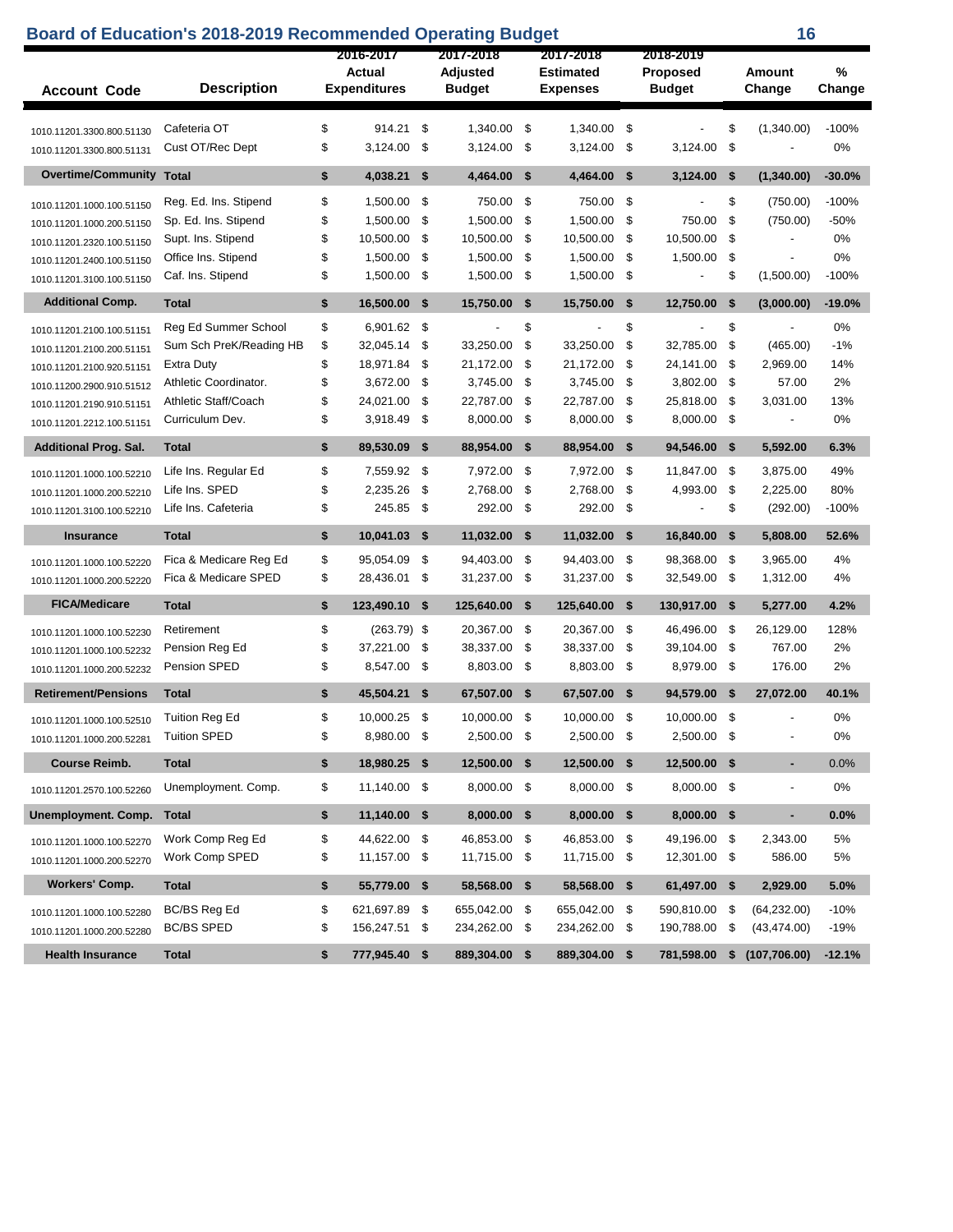## **Board of Education's 2018-2019 Recommended Operating Budget 18 18**

| \$<br>-\$<br>3,900.00 \$<br>0%<br>Referees-Umpires<br>3,800.00<br>3,900.00 \$<br>$3.900.00$ \$<br>$\blacksquare$<br>1010.11201.1000.100.53300<br>\$<br>\$<br>Contracted Serv. School<br>13,932.65<br>10,070.00<br>\$<br>10,070.00<br>-\$<br>31,910.00<br>- \$<br>217%<br>21.840.00<br>1010.11201.2490.100.53300<br>\$<br>\$<br>\$<br>-\$<br>0%<br><b>Medical Fringe</b><br>500.00<br>500.00<br>500.00<br>500.00<br>-\$<br>1010.11201.2510.100.53300<br>\$<br>\$<br>1,000.00<br>\$<br>1,000.00<br>-\$<br>1,000.00 \$<br>0%<br>Constables<br>$\overline{\phantom{a}}$<br>1010.11201.2490.100.53301<br><b>Other Services</b><br><b>Total</b><br>\$<br>18,232.65<br>\$<br>15,470.00 \$<br>15,470.00<br>$\mathbf{s}$<br>37,310.00<br>141.2%<br>-\$<br>21,840.00<br>\$<br>3,680.00<br>\$<br>$-23%$<br>RHW/Audubon Enrich.<br>4,300.00<br>\$<br>4,300.00<br>- \$<br>$3,300.00$ \$<br>(1,000.00)<br>1010.11201.1000.920.53340<br>\$<br>\$<br>\$<br>\$<br>20,120.00<br>25,000.00<br>25,000.00<br>25,000.00<br>\$<br>0%<br>SPED BCBA/Autism Support<br>1010.11201.1000.200.53320<br>\$<br>\$<br>\$<br>\$<br>20,574.80<br>20,000.00<br>-\$<br>0%<br>Evaluation/Consultation<br>20,000.00<br>20,000.00<br>$\overline{a}$<br>1010.11201.2190.200.53320<br>\$<br>17,250.00<br>\$<br>17,250.00<br>\$<br>17,250.00<br>\$<br>18,113.00 \$<br>863.00<br>5%<br><b>Physical Therapy</b><br>1010.11201.2170.200.53320<br>\$<br>8,816.00<br>\$<br>9,592.00<br>\$<br>9,592.00 \$<br>10,086.00 \$<br><b>Adult Education</b><br>494.00<br>5%<br>1010.11201.3300.600.53320<br><b>Student Services</b><br><b>Total</b><br>\$<br>70,440.80<br>- \$<br>76,142.00 \$<br>76,142.00<br>$\mathbf{s}$<br>76,499.00 \$<br>357.00<br>0.5%<br>Prof. Dev. Reg Ed<br>\$<br>12,977.00<br>- \$<br>14,000.00<br>14,000.00<br>-\$<br>14,000.00<br>0%<br>-\$<br>-\$<br>1010.11201.2213.100.53330<br>\$<br>2,040.00<br>\$<br>2,525.00<br>\$<br>2,525.00<br>\$<br>2,525.00<br>\$<br>0%<br>Prof. Dev. SPED<br>1010.11201.2213.200.53330<br>\$<br>\$<br>1,000.00<br>\$<br>1,000.00<br>\$<br>1,000.00<br>\$<br>(1,000.00)<br>$-100%$<br>Prof. Dev. Teacher Eval.<br>1010.11201.2213.100.53331<br>\$<br>\$<br>\$<br>\$<br>3,250.44<br>\$<br>Prof. Dev. Enrichment<br>3,250.00<br>3,250.00<br>(3,250.00)<br>$-100%$<br>$\overline{a}$<br>1010.11201.2213.420.53330<br>\$<br>$(951.00)$ \$<br>4,000.00<br>\$<br>4,000.00<br>\$<br>4,000.00<br>\$<br>0%<br>Prof. Dev. Admin<br>$\overline{a}$<br>1010.11201.2213.100.53332<br>$-17.2%$<br><b>Total</b><br>\$<br>18,316.44<br>\$<br>24,775.00<br>\$<br>24,775.00<br>\$<br>20,525.00<br>-\$<br>(4,250.00)<br><b>Prof. Development</b><br>\$<br>28,498.42 \$<br>15,000.00 \$<br>15,000.00<br>- \$<br>15,000.00<br>0%<br><b>Legal Services SPED</b><br>- \$<br>1010.11200.2310.200.53340<br>\$<br>\$<br>2,500.00<br>\$<br>1,300.00<br>- \$<br>-\$<br>0%<br>School Physician<br>1,300.00<br>1,300.00<br>1010.11201.2130.100.53340<br>\$<br>15,452.08<br>\$<br>10,000.00<br>\$<br>10,000.00<br>-\$<br>10,000.00<br>\$<br>0%<br>Legal Services Reg Ed<br>1010.11200.2310.100.53340<br>\$<br>\$<br>\$<br>13,188.00<br>- \$<br>0%<br>Payroll / Tyler<br>9,779.84<br>13,188.00<br>13,188.00<br>-\$<br>1010.11201.2510.100.53340<br>\$<br>\$<br>\$<br><b>Auditor Service</b><br>14,652.24<br>12,000.00<br>\$<br>12,000.00<br>12,000.00<br>\$<br>0%<br>1010.11201.2510.100.53341<br>\$<br>\$<br>23,305.18<br>\$<br>-\$<br>65%<br><b>IT Support</b><br>24,128.00<br>24,128.00<br>39,840.00<br>- \$<br>15,712.00<br>1010.11201.2580.100.53340<br><b>Professional Services</b><br><b>Total</b><br>\$<br>94,187.76<br>- \$<br>75,616.00<br>- \$<br>91,328.00<br>20.8%<br>75,616.00<br>-\$<br>- \$<br>15,712.00<br>Rubbish Removal<br>\$<br>10,278.25<br>- \$<br>\$<br>10,347.00<br>-\$<br>8,148.00 \$<br>(2, 199.00)<br>$-21%$<br>10,347.00<br>1010.11201.2600.100.54420<br><b>Disposal Service</b><br><b>Total</b><br>\$<br>10,278.25<br>- \$<br>10,347.00<br>\$<br>10,347.00<br>-\$<br>8,148.00<br>$-21.3%$<br>- \$<br>(2, 199.00)<br>\$<br>Contracted Serv. Maint<br>39,378.94<br>\$<br>27,407.00<br>\$<br>27,407.00<br>- \$<br>29,535.00 \$<br>2,128.00<br>8%<br>1010.11201.2620.100.54430<br>\$<br>\$<br><b>Rep/Maint Services</b><br>78,190.43<br>48,800.00<br>\$<br>48,800.00<br>- \$<br>53,500.00 \$<br>4,700.00<br>10%<br>1010.11201.2620.100.54431<br>\$<br>\$<br>5,500.00<br>\$<br>5,500.00<br>\$<br>5,500.00<br>\$<br>0%<br><b>Building Security</b><br>12,715.00<br>1010.11201.2660.100.54400<br>\$<br>1,842.18<br>\$<br>\$<br>2,200.00<br>-\$<br>2,200.00<br>0%<br>2,200.00<br>\$<br>Cafeteria Repairs<br>$\overline{a}$<br>1010.11201.3100.100.54400<br><b>Repair/Maintenance</b><br><b>Total</b><br>\$<br>132,126.55 \$<br>83,907.00 \$<br>83,907.00 \$<br>8.1%<br>$90,735.00$ \$<br>6,828.00<br>\$<br>SPED Trans. In<br>9.154.84<br>- \$<br>12,496.00 \$<br>12,496.00<br>-\$<br>14,408.00<br>1,912.00<br>15%<br>-\$<br>1010.11201.2700.200.55510<br>284,855.97<br>\$<br>31%<br><b>SPED Trans Out</b><br>\$<br>174,650.00<br>\$<br>174,650.00<br>\$<br>228,281.00<br>\$<br>53,631.00<br>1010.11201.2790.400.55511<br>Local/High Sch Tran<br>\$<br>406,433.78 \$<br>431,172.00 \$<br>431,172.00 \$<br>445,401.00 \$<br>14,229.00<br>3%<br>1010.11201.2700.100.55510<br><b>Field Trip Trans</b><br>\$<br>9,914.61 \$<br>7,984.00 \$<br>7,984.00 \$<br>8,247.00 \$<br>263.00<br>3%<br>1010.11201.2700.920.55510<br>\$<br>6,396.00 \$<br>6,396.00 \$<br>6,607.00 \$<br>211.00<br>3%<br><b>Trans-Athletics</b><br>5,020.89 \$<br>1010.11201.2700.910.55510<br><b>Transportation</b><br><b>Total</b><br>715,380.09 \$<br>632,698.00 \$<br>632,698.00 \$<br>702,944.00 \$<br>70,246.00<br>11.1%<br>\$<br>\$<br>48,373.00 \$<br>50,792.00 \$<br>5%<br>Property/Liability Ins.<br>45,497.92 \$<br>48,373.00 \$<br>2,419.00<br>1010.11201.2680.100.55520<br><b>Total</b><br>\$<br>45,497.92 \$<br>48,373.00 \$<br>48,373.00 \$<br>50,792.00 \$<br>2,419.00<br>5.0%<br><b>Bidg. Insurance</b><br>\$<br>\$<br>764.00 \$<br>764.00 \$<br>0%<br>Postage SPED<br>764.00 \$<br>1010.11201.2490.200.55530<br>\$<br>\$<br>372.00<br>372.00 \$<br>372.00 \$<br>372.00 \$<br>0%<br>Postage BOE<br>1010.11201.2310.100.55530<br>Phone Super.<br>\$<br>1,311.54<br>\$<br>1,838.00 \$<br>1,838.00 \$<br>1,838.00 \$<br>0%<br>1010.11201.2320.100.55530<br>Postage Office<br>\$<br>3,312.20 \$<br>3,441.00 \$<br>3,441.00 \$<br>3,441.00 \$<br>0%<br>1010.11201.2490.100.55531<br>Phone School<br>3,954.31 \$<br>5,775.00 \$<br>5,775.00 \$<br>5,775.00 \$<br>0%<br>\$<br>1010.11201.2490.100.55530<br>\$<br>8,950.05 \$<br>0.0%<br><b>Communications</b><br><b>Total</b><br>$12,190.00$ \$<br>$12,190.00$ \$<br>$12,190.00$ \$<br>٠ | <b>Account Code</b> | <b>Description</b> | 2016-2017<br>Actual<br><b>Expenditures</b> | 2017-2018<br><b>Adjusted</b><br><b>Budget</b> | 2017-2018<br><b>Estimated</b><br><b>Expenses</b> | 2018-2019<br>Proposed<br><b>Budget</b> | <b>Amount</b><br>Change | %<br>Change |
|---------------------------------------------------------------------------------------------------------------------------------------------------------------------------------------------------------------------------------------------------------------------------------------------------------------------------------------------------------------------------------------------------------------------------------------------------------------------------------------------------------------------------------------------------------------------------------------------------------------------------------------------------------------------------------------------------------------------------------------------------------------------------------------------------------------------------------------------------------------------------------------------------------------------------------------------------------------------------------------------------------------------------------------------------------------------------------------------------------------------------------------------------------------------------------------------------------------------------------------------------------------------------------------------------------------------------------------------------------------------------------------------------------------------------------------------------------------------------------------------------------------------------------------------------------------------------------------------------------------------------------------------------------------------------------------------------------------------------------------------------------------------------------------------------------------------------------------------------------------------------------------------------------------------------------------------------------------------------------------------------------------------------------------------------------------------------------------------------------------------------------------------------------------------------------------------------------------------------------------------------------------------------------------------------------------------------------------------------------------------------------------------------------------------------------------------------------------------------------------------------------------------------------------------------------------------------------------------------------------------------------------------------------------------------------------------------------------------------------------------------------------------------------------------------------------------------------------------------------------------------------------------------------------------------------------------------------------------------------------------------------------------------------------------------------------------------------------------------------------------------------------------------------------------------------------------------------------------------------------------------------------------------------------------------------------------------------------------------------------------------------------------------------------------------------------------------------------------------------------------------------------------------------------------------------------------------------------------------------------------------------------------------------------------------------------------------------------------------------------------------------------------------------------------------------------------------------------------------------------------------------------------------------------------------------------------------------------------------------------------------------------------------------------------------------------------------------------------------------------------------------------------------------------------------------------------------------------------------------------------------------------------------------------------------------------------------------------------------------------------------------------------------------------------------------------------------------------------------------------------------------------------------------------------------------------------------------------------------------------------------------------------------------------------------------------------------------------------------------------------------------------------------------------------------------------------------------------------------------------------------------------------------------------------------------------------------------------------------------------------------------------------------------------------------------------------------------------------------------------------------------------------------------------------------------------------------------------------------------------------------------------------------------------------------------------------------------------------------------------------------------------------------------------------------------------------------------------------------------------------------------------------------------------------------------------------------------------------------------------------------------------------------------------------------------------------------------------------------------------------------------------------------------------------------------------------------------------------------------------------------------------------------------------------------------------------------------------------------------------------------------------------------------------------------------------------------------------------------------------------------------------------------------------------------------------------------------------------------------------------------------------------------------------------------------------------------------------------------------------------------------------------------------------------------------------------------------------------------------------------------------------------------------------------------------------------------------------------------------------------------------------------------------------------------------------------------------|---------------------|--------------------|--------------------------------------------|-----------------------------------------------|--------------------------------------------------|----------------------------------------|-------------------------|-------------|
|                                                                                                                                                                                                                                                                                                                                                                                                                                                                                                                                                                                                                                                                                                                                                                                                                                                                                                                                                                                                                                                                                                                                                                                                                                                                                                                                                                                                                                                                                                                                                                                                                                                                                                                                                                                                                                                                                                                                                                                                                                                                                                                                                                                                                                                                                                                                                                                                                                                                                                                                                                                                                                                                                                                                                                                                                                                                                                                                                                                                                                                                                                                                                                                                                                                                                                                                                                                                                                                                                                                                                                                                                                                                                                                                                                                                                                                                                                                                                                                                                                                                                                                                                                                                                                                                                                                                                                                                                                                                                                                                                                                                                                                                                                                                                                                                                                                                                                                                                                                                                                                                                                                                                                                                                                                                                                                                                                                                                                                                                                                                                                                                                                                                                                                                                                                                                                                                                                                                                                                                                                                                                                                                                                                                                                                                                                                                                                                                                                                                                                                                                                                                                                                                                                         |                     |                    |                                            |                                               |                                                  |                                        |                         |             |
|                                                                                                                                                                                                                                                                                                                                                                                                                                                                                                                                                                                                                                                                                                                                                                                                                                                                                                                                                                                                                                                                                                                                                                                                                                                                                                                                                                                                                                                                                                                                                                                                                                                                                                                                                                                                                                                                                                                                                                                                                                                                                                                                                                                                                                                                                                                                                                                                                                                                                                                                                                                                                                                                                                                                                                                                                                                                                                                                                                                                                                                                                                                                                                                                                                                                                                                                                                                                                                                                                                                                                                                                                                                                                                                                                                                                                                                                                                                                                                                                                                                                                                                                                                                                                                                                                                                                                                                                                                                                                                                                                                                                                                                                                                                                                                                                                                                                                                                                                                                                                                                                                                                                                                                                                                                                                                                                                                                                                                                                                                                                                                                                                                                                                                                                                                                                                                                                                                                                                                                                                                                                                                                                                                                                                                                                                                                                                                                                                                                                                                                                                                                                                                                                                                         |                     |                    |                                            |                                               |                                                  |                                        |                         |             |
|                                                                                                                                                                                                                                                                                                                                                                                                                                                                                                                                                                                                                                                                                                                                                                                                                                                                                                                                                                                                                                                                                                                                                                                                                                                                                                                                                                                                                                                                                                                                                                                                                                                                                                                                                                                                                                                                                                                                                                                                                                                                                                                                                                                                                                                                                                                                                                                                                                                                                                                                                                                                                                                                                                                                                                                                                                                                                                                                                                                                                                                                                                                                                                                                                                                                                                                                                                                                                                                                                                                                                                                                                                                                                                                                                                                                                                                                                                                                                                                                                                                                                                                                                                                                                                                                                                                                                                                                                                                                                                                                                                                                                                                                                                                                                                                                                                                                                                                                                                                                                                                                                                                                                                                                                                                                                                                                                                                                                                                                                                                                                                                                                                                                                                                                                                                                                                                                                                                                                                                                                                                                                                                                                                                                                                                                                                                                                                                                                                                                                                                                                                                                                                                                                                         |                     |                    |                                            |                                               |                                                  |                                        |                         |             |
|                                                                                                                                                                                                                                                                                                                                                                                                                                                                                                                                                                                                                                                                                                                                                                                                                                                                                                                                                                                                                                                                                                                                                                                                                                                                                                                                                                                                                                                                                                                                                                                                                                                                                                                                                                                                                                                                                                                                                                                                                                                                                                                                                                                                                                                                                                                                                                                                                                                                                                                                                                                                                                                                                                                                                                                                                                                                                                                                                                                                                                                                                                                                                                                                                                                                                                                                                                                                                                                                                                                                                                                                                                                                                                                                                                                                                                                                                                                                                                                                                                                                                                                                                                                                                                                                                                                                                                                                                                                                                                                                                                                                                                                                                                                                                                                                                                                                                                                                                                                                                                                                                                                                                                                                                                                                                                                                                                                                                                                                                                                                                                                                                                                                                                                                                                                                                                                                                                                                                                                                                                                                                                                                                                                                                                                                                                                                                                                                                                                                                                                                                                                                                                                                                                         |                     |                    |                                            |                                               |                                                  |                                        |                         |             |
|                                                                                                                                                                                                                                                                                                                                                                                                                                                                                                                                                                                                                                                                                                                                                                                                                                                                                                                                                                                                                                                                                                                                                                                                                                                                                                                                                                                                                                                                                                                                                                                                                                                                                                                                                                                                                                                                                                                                                                                                                                                                                                                                                                                                                                                                                                                                                                                                                                                                                                                                                                                                                                                                                                                                                                                                                                                                                                                                                                                                                                                                                                                                                                                                                                                                                                                                                                                                                                                                                                                                                                                                                                                                                                                                                                                                                                                                                                                                                                                                                                                                                                                                                                                                                                                                                                                                                                                                                                                                                                                                                                                                                                                                                                                                                                                                                                                                                                                                                                                                                                                                                                                                                                                                                                                                                                                                                                                                                                                                                                                                                                                                                                                                                                                                                                                                                                                                                                                                                                                                                                                                                                                                                                                                                                                                                                                                                                                                                                                                                                                                                                                                                                                                                                         |                     |                    |                                            |                                               |                                                  |                                        |                         |             |
|                                                                                                                                                                                                                                                                                                                                                                                                                                                                                                                                                                                                                                                                                                                                                                                                                                                                                                                                                                                                                                                                                                                                                                                                                                                                                                                                                                                                                                                                                                                                                                                                                                                                                                                                                                                                                                                                                                                                                                                                                                                                                                                                                                                                                                                                                                                                                                                                                                                                                                                                                                                                                                                                                                                                                                                                                                                                                                                                                                                                                                                                                                                                                                                                                                                                                                                                                                                                                                                                                                                                                                                                                                                                                                                                                                                                                                                                                                                                                                                                                                                                                                                                                                                                                                                                                                                                                                                                                                                                                                                                                                                                                                                                                                                                                                                                                                                                                                                                                                                                                                                                                                                                                                                                                                                                                                                                                                                                                                                                                                                                                                                                                                                                                                                                                                                                                                                                                                                                                                                                                                                                                                                                                                                                                                                                                                                                                                                                                                                                                                                                                                                                                                                                                                         |                     |                    |                                            |                                               |                                                  |                                        |                         |             |
|                                                                                                                                                                                                                                                                                                                                                                                                                                                                                                                                                                                                                                                                                                                                                                                                                                                                                                                                                                                                                                                                                                                                                                                                                                                                                                                                                                                                                                                                                                                                                                                                                                                                                                                                                                                                                                                                                                                                                                                                                                                                                                                                                                                                                                                                                                                                                                                                                                                                                                                                                                                                                                                                                                                                                                                                                                                                                                                                                                                                                                                                                                                                                                                                                                                                                                                                                                                                                                                                                                                                                                                                                                                                                                                                                                                                                                                                                                                                                                                                                                                                                                                                                                                                                                                                                                                                                                                                                                                                                                                                                                                                                                                                                                                                                                                                                                                                                                                                                                                                                                                                                                                                                                                                                                                                                                                                                                                                                                                                                                                                                                                                                                                                                                                                                                                                                                                                                                                                                                                                                                                                                                                                                                                                                                                                                                                                                                                                                                                                                                                                                                                                                                                                                                         |                     |                    |                                            |                                               |                                                  |                                        |                         |             |
|                                                                                                                                                                                                                                                                                                                                                                                                                                                                                                                                                                                                                                                                                                                                                                                                                                                                                                                                                                                                                                                                                                                                                                                                                                                                                                                                                                                                                                                                                                                                                                                                                                                                                                                                                                                                                                                                                                                                                                                                                                                                                                                                                                                                                                                                                                                                                                                                                                                                                                                                                                                                                                                                                                                                                                                                                                                                                                                                                                                                                                                                                                                                                                                                                                                                                                                                                                                                                                                                                                                                                                                                                                                                                                                                                                                                                                                                                                                                                                                                                                                                                                                                                                                                                                                                                                                                                                                                                                                                                                                                                                                                                                                                                                                                                                                                                                                                                                                                                                                                                                                                                                                                                                                                                                                                                                                                                                                                                                                                                                                                                                                                                                                                                                                                                                                                                                                                                                                                                                                                                                                                                                                                                                                                                                                                                                                                                                                                                                                                                                                                                                                                                                                                                                         |                     |                    |                                            |                                               |                                                  |                                        |                         |             |
|                                                                                                                                                                                                                                                                                                                                                                                                                                                                                                                                                                                                                                                                                                                                                                                                                                                                                                                                                                                                                                                                                                                                                                                                                                                                                                                                                                                                                                                                                                                                                                                                                                                                                                                                                                                                                                                                                                                                                                                                                                                                                                                                                                                                                                                                                                                                                                                                                                                                                                                                                                                                                                                                                                                                                                                                                                                                                                                                                                                                                                                                                                                                                                                                                                                                                                                                                                                                                                                                                                                                                                                                                                                                                                                                                                                                                                                                                                                                                                                                                                                                                                                                                                                                                                                                                                                                                                                                                                                                                                                                                                                                                                                                                                                                                                                                                                                                                                                                                                                                                                                                                                                                                                                                                                                                                                                                                                                                                                                                                                                                                                                                                                                                                                                                                                                                                                                                                                                                                                                                                                                                                                                                                                                                                                                                                                                                                                                                                                                                                                                                                                                                                                                                                                         |                     |                    |                                            |                                               |                                                  |                                        |                         |             |
|                                                                                                                                                                                                                                                                                                                                                                                                                                                                                                                                                                                                                                                                                                                                                                                                                                                                                                                                                                                                                                                                                                                                                                                                                                                                                                                                                                                                                                                                                                                                                                                                                                                                                                                                                                                                                                                                                                                                                                                                                                                                                                                                                                                                                                                                                                                                                                                                                                                                                                                                                                                                                                                                                                                                                                                                                                                                                                                                                                                                                                                                                                                                                                                                                                                                                                                                                                                                                                                                                                                                                                                                                                                                                                                                                                                                                                                                                                                                                                                                                                                                                                                                                                                                                                                                                                                                                                                                                                                                                                                                                                                                                                                                                                                                                                                                                                                                                                                                                                                                                                                                                                                                                                                                                                                                                                                                                                                                                                                                                                                                                                                                                                                                                                                                                                                                                                                                                                                                                                                                                                                                                                                                                                                                                                                                                                                                                                                                                                                                                                                                                                                                                                                                                                         |                     |                    |                                            |                                               |                                                  |                                        |                         |             |
|                                                                                                                                                                                                                                                                                                                                                                                                                                                                                                                                                                                                                                                                                                                                                                                                                                                                                                                                                                                                                                                                                                                                                                                                                                                                                                                                                                                                                                                                                                                                                                                                                                                                                                                                                                                                                                                                                                                                                                                                                                                                                                                                                                                                                                                                                                                                                                                                                                                                                                                                                                                                                                                                                                                                                                                                                                                                                                                                                                                                                                                                                                                                                                                                                                                                                                                                                                                                                                                                                                                                                                                                                                                                                                                                                                                                                                                                                                                                                                                                                                                                                                                                                                                                                                                                                                                                                                                                                                                                                                                                                                                                                                                                                                                                                                                                                                                                                                                                                                                                                                                                                                                                                                                                                                                                                                                                                                                                                                                                                                                                                                                                                                                                                                                                                                                                                                                                                                                                                                                                                                                                                                                                                                                                                                                                                                                                                                                                                                                                                                                                                                                                                                                                                                         |                     |                    |                                            |                                               |                                                  |                                        |                         |             |
|                                                                                                                                                                                                                                                                                                                                                                                                                                                                                                                                                                                                                                                                                                                                                                                                                                                                                                                                                                                                                                                                                                                                                                                                                                                                                                                                                                                                                                                                                                                                                                                                                                                                                                                                                                                                                                                                                                                                                                                                                                                                                                                                                                                                                                                                                                                                                                                                                                                                                                                                                                                                                                                                                                                                                                                                                                                                                                                                                                                                                                                                                                                                                                                                                                                                                                                                                                                                                                                                                                                                                                                                                                                                                                                                                                                                                                                                                                                                                                                                                                                                                                                                                                                                                                                                                                                                                                                                                                                                                                                                                                                                                                                                                                                                                                                                                                                                                                                                                                                                                                                                                                                                                                                                                                                                                                                                                                                                                                                                                                                                                                                                                                                                                                                                                                                                                                                                                                                                                                                                                                                                                                                                                                                                                                                                                                                                                                                                                                                                                                                                                                                                                                                                                                         |                     |                    |                                            |                                               |                                                  |                                        |                         |             |
|                                                                                                                                                                                                                                                                                                                                                                                                                                                                                                                                                                                                                                                                                                                                                                                                                                                                                                                                                                                                                                                                                                                                                                                                                                                                                                                                                                                                                                                                                                                                                                                                                                                                                                                                                                                                                                                                                                                                                                                                                                                                                                                                                                                                                                                                                                                                                                                                                                                                                                                                                                                                                                                                                                                                                                                                                                                                                                                                                                                                                                                                                                                                                                                                                                                                                                                                                                                                                                                                                                                                                                                                                                                                                                                                                                                                                                                                                                                                                                                                                                                                                                                                                                                                                                                                                                                                                                                                                                                                                                                                                                                                                                                                                                                                                                                                                                                                                                                                                                                                                                                                                                                                                                                                                                                                                                                                                                                                                                                                                                                                                                                                                                                                                                                                                                                                                                                                                                                                                                                                                                                                                                                                                                                                                                                                                                                                                                                                                                                                                                                                                                                                                                                                                                         |                     |                    |                                            |                                               |                                                  |                                        |                         |             |
|                                                                                                                                                                                                                                                                                                                                                                                                                                                                                                                                                                                                                                                                                                                                                                                                                                                                                                                                                                                                                                                                                                                                                                                                                                                                                                                                                                                                                                                                                                                                                                                                                                                                                                                                                                                                                                                                                                                                                                                                                                                                                                                                                                                                                                                                                                                                                                                                                                                                                                                                                                                                                                                                                                                                                                                                                                                                                                                                                                                                                                                                                                                                                                                                                                                                                                                                                                                                                                                                                                                                                                                                                                                                                                                                                                                                                                                                                                                                                                                                                                                                                                                                                                                                                                                                                                                                                                                                                                                                                                                                                                                                                                                                                                                                                                                                                                                                                                                                                                                                                                                                                                                                                                                                                                                                                                                                                                                                                                                                                                                                                                                                                                                                                                                                                                                                                                                                                                                                                                                                                                                                                                                                                                                                                                                                                                                                                                                                                                                                                                                                                                                                                                                                                                         |                     |                    |                                            |                                               |                                                  |                                        |                         |             |
|                                                                                                                                                                                                                                                                                                                                                                                                                                                                                                                                                                                                                                                                                                                                                                                                                                                                                                                                                                                                                                                                                                                                                                                                                                                                                                                                                                                                                                                                                                                                                                                                                                                                                                                                                                                                                                                                                                                                                                                                                                                                                                                                                                                                                                                                                                                                                                                                                                                                                                                                                                                                                                                                                                                                                                                                                                                                                                                                                                                                                                                                                                                                                                                                                                                                                                                                                                                                                                                                                                                                                                                                                                                                                                                                                                                                                                                                                                                                                                                                                                                                                                                                                                                                                                                                                                                                                                                                                                                                                                                                                                                                                                                                                                                                                                                                                                                                                                                                                                                                                                                                                                                                                                                                                                                                                                                                                                                                                                                                                                                                                                                                                                                                                                                                                                                                                                                                                                                                                                                                                                                                                                                                                                                                                                                                                                                                                                                                                                                                                                                                                                                                                                                                                                         |                     |                    |                                            |                                               |                                                  |                                        |                         |             |
|                                                                                                                                                                                                                                                                                                                                                                                                                                                                                                                                                                                                                                                                                                                                                                                                                                                                                                                                                                                                                                                                                                                                                                                                                                                                                                                                                                                                                                                                                                                                                                                                                                                                                                                                                                                                                                                                                                                                                                                                                                                                                                                                                                                                                                                                                                                                                                                                                                                                                                                                                                                                                                                                                                                                                                                                                                                                                                                                                                                                                                                                                                                                                                                                                                                                                                                                                                                                                                                                                                                                                                                                                                                                                                                                                                                                                                                                                                                                                                                                                                                                                                                                                                                                                                                                                                                                                                                                                                                                                                                                                                                                                                                                                                                                                                                                                                                                                                                                                                                                                                                                                                                                                                                                                                                                                                                                                                                                                                                                                                                                                                                                                                                                                                                                                                                                                                                                                                                                                                                                                                                                                                                                                                                                                                                                                                                                                                                                                                                                                                                                                                                                                                                                                                         |                     |                    |                                            |                                               |                                                  |                                        |                         |             |
|                                                                                                                                                                                                                                                                                                                                                                                                                                                                                                                                                                                                                                                                                                                                                                                                                                                                                                                                                                                                                                                                                                                                                                                                                                                                                                                                                                                                                                                                                                                                                                                                                                                                                                                                                                                                                                                                                                                                                                                                                                                                                                                                                                                                                                                                                                                                                                                                                                                                                                                                                                                                                                                                                                                                                                                                                                                                                                                                                                                                                                                                                                                                                                                                                                                                                                                                                                                                                                                                                                                                                                                                                                                                                                                                                                                                                                                                                                                                                                                                                                                                                                                                                                                                                                                                                                                                                                                                                                                                                                                                                                                                                                                                                                                                                                                                                                                                                                                                                                                                                                                                                                                                                                                                                                                                                                                                                                                                                                                                                                                                                                                                                                                                                                                                                                                                                                                                                                                                                                                                                                                                                                                                                                                                                                                                                                                                                                                                                                                                                                                                                                                                                                                                                                         |                     |                    |                                            |                                               |                                                  |                                        |                         |             |
|                                                                                                                                                                                                                                                                                                                                                                                                                                                                                                                                                                                                                                                                                                                                                                                                                                                                                                                                                                                                                                                                                                                                                                                                                                                                                                                                                                                                                                                                                                                                                                                                                                                                                                                                                                                                                                                                                                                                                                                                                                                                                                                                                                                                                                                                                                                                                                                                                                                                                                                                                                                                                                                                                                                                                                                                                                                                                                                                                                                                                                                                                                                                                                                                                                                                                                                                                                                                                                                                                                                                                                                                                                                                                                                                                                                                                                                                                                                                                                                                                                                                                                                                                                                                                                                                                                                                                                                                                                                                                                                                                                                                                                                                                                                                                                                                                                                                                                                                                                                                                                                                                                                                                                                                                                                                                                                                                                                                                                                                                                                                                                                                                                                                                                                                                                                                                                                                                                                                                                                                                                                                                                                                                                                                                                                                                                                                                                                                                                                                                                                                                                                                                                                                                                         |                     |                    |                                            |                                               |                                                  |                                        |                         |             |
|                                                                                                                                                                                                                                                                                                                                                                                                                                                                                                                                                                                                                                                                                                                                                                                                                                                                                                                                                                                                                                                                                                                                                                                                                                                                                                                                                                                                                                                                                                                                                                                                                                                                                                                                                                                                                                                                                                                                                                                                                                                                                                                                                                                                                                                                                                                                                                                                                                                                                                                                                                                                                                                                                                                                                                                                                                                                                                                                                                                                                                                                                                                                                                                                                                                                                                                                                                                                                                                                                                                                                                                                                                                                                                                                                                                                                                                                                                                                                                                                                                                                                                                                                                                                                                                                                                                                                                                                                                                                                                                                                                                                                                                                                                                                                                                                                                                                                                                                                                                                                                                                                                                                                                                                                                                                                                                                                                                                                                                                                                                                                                                                                                                                                                                                                                                                                                                                                                                                                                                                                                                                                                                                                                                                                                                                                                                                                                                                                                                                                                                                                                                                                                                                                                         |                     |                    |                                            |                                               |                                                  |                                        |                         |             |
|                                                                                                                                                                                                                                                                                                                                                                                                                                                                                                                                                                                                                                                                                                                                                                                                                                                                                                                                                                                                                                                                                                                                                                                                                                                                                                                                                                                                                                                                                                                                                                                                                                                                                                                                                                                                                                                                                                                                                                                                                                                                                                                                                                                                                                                                                                                                                                                                                                                                                                                                                                                                                                                                                                                                                                                                                                                                                                                                                                                                                                                                                                                                                                                                                                                                                                                                                                                                                                                                                                                                                                                                                                                                                                                                                                                                                                                                                                                                                                                                                                                                                                                                                                                                                                                                                                                                                                                                                                                                                                                                                                                                                                                                                                                                                                                                                                                                                                                                                                                                                                                                                                                                                                                                                                                                                                                                                                                                                                                                                                                                                                                                                                                                                                                                                                                                                                                                                                                                                                                                                                                                                                                                                                                                                                                                                                                                                                                                                                                                                                                                                                                                                                                                                                         |                     |                    |                                            |                                               |                                                  |                                        |                         |             |
|                                                                                                                                                                                                                                                                                                                                                                                                                                                                                                                                                                                                                                                                                                                                                                                                                                                                                                                                                                                                                                                                                                                                                                                                                                                                                                                                                                                                                                                                                                                                                                                                                                                                                                                                                                                                                                                                                                                                                                                                                                                                                                                                                                                                                                                                                                                                                                                                                                                                                                                                                                                                                                                                                                                                                                                                                                                                                                                                                                                                                                                                                                                                                                                                                                                                                                                                                                                                                                                                                                                                                                                                                                                                                                                                                                                                                                                                                                                                                                                                                                                                                                                                                                                                                                                                                                                                                                                                                                                                                                                                                                                                                                                                                                                                                                                                                                                                                                                                                                                                                                                                                                                                                                                                                                                                                                                                                                                                                                                                                                                                                                                                                                                                                                                                                                                                                                                                                                                                                                                                                                                                                                                                                                                                                                                                                                                                                                                                                                                                                                                                                                                                                                                                                                         |                     |                    |                                            |                                               |                                                  |                                        |                         |             |
|                                                                                                                                                                                                                                                                                                                                                                                                                                                                                                                                                                                                                                                                                                                                                                                                                                                                                                                                                                                                                                                                                                                                                                                                                                                                                                                                                                                                                                                                                                                                                                                                                                                                                                                                                                                                                                                                                                                                                                                                                                                                                                                                                                                                                                                                                                                                                                                                                                                                                                                                                                                                                                                                                                                                                                                                                                                                                                                                                                                                                                                                                                                                                                                                                                                                                                                                                                                                                                                                                                                                                                                                                                                                                                                                                                                                                                                                                                                                                                                                                                                                                                                                                                                                                                                                                                                                                                                                                                                                                                                                                                                                                                                                                                                                                                                                                                                                                                                                                                                                                                                                                                                                                                                                                                                                                                                                                                                                                                                                                                                                                                                                                                                                                                                                                                                                                                                                                                                                                                                                                                                                                                                                                                                                                                                                                                                                                                                                                                                                                                                                                                                                                                                                                                         |                     |                    |                                            |                                               |                                                  |                                        |                         |             |
|                                                                                                                                                                                                                                                                                                                                                                                                                                                                                                                                                                                                                                                                                                                                                                                                                                                                                                                                                                                                                                                                                                                                                                                                                                                                                                                                                                                                                                                                                                                                                                                                                                                                                                                                                                                                                                                                                                                                                                                                                                                                                                                                                                                                                                                                                                                                                                                                                                                                                                                                                                                                                                                                                                                                                                                                                                                                                                                                                                                                                                                                                                                                                                                                                                                                                                                                                                                                                                                                                                                                                                                                                                                                                                                                                                                                                                                                                                                                                                                                                                                                                                                                                                                                                                                                                                                                                                                                                                                                                                                                                                                                                                                                                                                                                                                                                                                                                                                                                                                                                                                                                                                                                                                                                                                                                                                                                                                                                                                                                                                                                                                                                                                                                                                                                                                                                                                                                                                                                                                                                                                                                                                                                                                                                                                                                                                                                                                                                                                                                                                                                                                                                                                                                                         |                     |                    |                                            |                                               |                                                  |                                        |                         |             |
|                                                                                                                                                                                                                                                                                                                                                                                                                                                                                                                                                                                                                                                                                                                                                                                                                                                                                                                                                                                                                                                                                                                                                                                                                                                                                                                                                                                                                                                                                                                                                                                                                                                                                                                                                                                                                                                                                                                                                                                                                                                                                                                                                                                                                                                                                                                                                                                                                                                                                                                                                                                                                                                                                                                                                                                                                                                                                                                                                                                                                                                                                                                                                                                                                                                                                                                                                                                                                                                                                                                                                                                                                                                                                                                                                                                                                                                                                                                                                                                                                                                                                                                                                                                                                                                                                                                                                                                                                                                                                                                                                                                                                                                                                                                                                                                                                                                                                                                                                                                                                                                                                                                                                                                                                                                                                                                                                                                                                                                                                                                                                                                                                                                                                                                                                                                                                                                                                                                                                                                                                                                                                                                                                                                                                                                                                                                                                                                                                                                                                                                                                                                                                                                                                                         |                     |                    |                                            |                                               |                                                  |                                        |                         |             |
|                                                                                                                                                                                                                                                                                                                                                                                                                                                                                                                                                                                                                                                                                                                                                                                                                                                                                                                                                                                                                                                                                                                                                                                                                                                                                                                                                                                                                                                                                                                                                                                                                                                                                                                                                                                                                                                                                                                                                                                                                                                                                                                                                                                                                                                                                                                                                                                                                                                                                                                                                                                                                                                                                                                                                                                                                                                                                                                                                                                                                                                                                                                                                                                                                                                                                                                                                                                                                                                                                                                                                                                                                                                                                                                                                                                                                                                                                                                                                                                                                                                                                                                                                                                                                                                                                                                                                                                                                                                                                                                                                                                                                                                                                                                                                                                                                                                                                                                                                                                                                                                                                                                                                                                                                                                                                                                                                                                                                                                                                                                                                                                                                                                                                                                                                                                                                                                                                                                                                                                                                                                                                                                                                                                                                                                                                                                                                                                                                                                                                                                                                                                                                                                                                                         |                     |                    |                                            |                                               |                                                  |                                        |                         |             |
|                                                                                                                                                                                                                                                                                                                                                                                                                                                                                                                                                                                                                                                                                                                                                                                                                                                                                                                                                                                                                                                                                                                                                                                                                                                                                                                                                                                                                                                                                                                                                                                                                                                                                                                                                                                                                                                                                                                                                                                                                                                                                                                                                                                                                                                                                                                                                                                                                                                                                                                                                                                                                                                                                                                                                                                                                                                                                                                                                                                                                                                                                                                                                                                                                                                                                                                                                                                                                                                                                                                                                                                                                                                                                                                                                                                                                                                                                                                                                                                                                                                                                                                                                                                                                                                                                                                                                                                                                                                                                                                                                                                                                                                                                                                                                                                                                                                                                                                                                                                                                                                                                                                                                                                                                                                                                                                                                                                                                                                                                                                                                                                                                                                                                                                                                                                                                                                                                                                                                                                                                                                                                                                                                                                                                                                                                                                                                                                                                                                                                                                                                                                                                                                                                                         |                     |                    |                                            |                                               |                                                  |                                        |                         |             |
|                                                                                                                                                                                                                                                                                                                                                                                                                                                                                                                                                                                                                                                                                                                                                                                                                                                                                                                                                                                                                                                                                                                                                                                                                                                                                                                                                                                                                                                                                                                                                                                                                                                                                                                                                                                                                                                                                                                                                                                                                                                                                                                                                                                                                                                                                                                                                                                                                                                                                                                                                                                                                                                                                                                                                                                                                                                                                                                                                                                                                                                                                                                                                                                                                                                                                                                                                                                                                                                                                                                                                                                                                                                                                                                                                                                                                                                                                                                                                                                                                                                                                                                                                                                                                                                                                                                                                                                                                                                                                                                                                                                                                                                                                                                                                                                                                                                                                                                                                                                                                                                                                                                                                                                                                                                                                                                                                                                                                                                                                                                                                                                                                                                                                                                                                                                                                                                                                                                                                                                                                                                                                                                                                                                                                                                                                                                                                                                                                                                                                                                                                                                                                                                                                                         |                     |                    |                                            |                                               |                                                  |                                        |                         |             |
|                                                                                                                                                                                                                                                                                                                                                                                                                                                                                                                                                                                                                                                                                                                                                                                                                                                                                                                                                                                                                                                                                                                                                                                                                                                                                                                                                                                                                                                                                                                                                                                                                                                                                                                                                                                                                                                                                                                                                                                                                                                                                                                                                                                                                                                                                                                                                                                                                                                                                                                                                                                                                                                                                                                                                                                                                                                                                                                                                                                                                                                                                                                                                                                                                                                                                                                                                                                                                                                                                                                                                                                                                                                                                                                                                                                                                                                                                                                                                                                                                                                                                                                                                                                                                                                                                                                                                                                                                                                                                                                                                                                                                                                                                                                                                                                                                                                                                                                                                                                                                                                                                                                                                                                                                                                                                                                                                                                                                                                                                                                                                                                                                                                                                                                                                                                                                                                                                                                                                                                                                                                                                                                                                                                                                                                                                                                                                                                                                                                                                                                                                                                                                                                                                                         |                     |                    |                                            |                                               |                                                  |                                        |                         |             |
|                                                                                                                                                                                                                                                                                                                                                                                                                                                                                                                                                                                                                                                                                                                                                                                                                                                                                                                                                                                                                                                                                                                                                                                                                                                                                                                                                                                                                                                                                                                                                                                                                                                                                                                                                                                                                                                                                                                                                                                                                                                                                                                                                                                                                                                                                                                                                                                                                                                                                                                                                                                                                                                                                                                                                                                                                                                                                                                                                                                                                                                                                                                                                                                                                                                                                                                                                                                                                                                                                                                                                                                                                                                                                                                                                                                                                                                                                                                                                                                                                                                                                                                                                                                                                                                                                                                                                                                                                                                                                                                                                                                                                                                                                                                                                                                                                                                                                                                                                                                                                                                                                                                                                                                                                                                                                                                                                                                                                                                                                                                                                                                                                                                                                                                                                                                                                                                                                                                                                                                                                                                                                                                                                                                                                                                                                                                                                                                                                                                                                                                                                                                                                                                                                                         |                     |                    |                                            |                                               |                                                  |                                        |                         |             |
|                                                                                                                                                                                                                                                                                                                                                                                                                                                                                                                                                                                                                                                                                                                                                                                                                                                                                                                                                                                                                                                                                                                                                                                                                                                                                                                                                                                                                                                                                                                                                                                                                                                                                                                                                                                                                                                                                                                                                                                                                                                                                                                                                                                                                                                                                                                                                                                                                                                                                                                                                                                                                                                                                                                                                                                                                                                                                                                                                                                                                                                                                                                                                                                                                                                                                                                                                                                                                                                                                                                                                                                                                                                                                                                                                                                                                                                                                                                                                                                                                                                                                                                                                                                                                                                                                                                                                                                                                                                                                                                                                                                                                                                                                                                                                                                                                                                                                                                                                                                                                                                                                                                                                                                                                                                                                                                                                                                                                                                                                                                                                                                                                                                                                                                                                                                                                                                                                                                                                                                                                                                                                                                                                                                                                                                                                                                                                                                                                                                                                                                                                                                                                                                                                                         |                     |                    |                                            |                                               |                                                  |                                        |                         |             |
|                                                                                                                                                                                                                                                                                                                                                                                                                                                                                                                                                                                                                                                                                                                                                                                                                                                                                                                                                                                                                                                                                                                                                                                                                                                                                                                                                                                                                                                                                                                                                                                                                                                                                                                                                                                                                                                                                                                                                                                                                                                                                                                                                                                                                                                                                                                                                                                                                                                                                                                                                                                                                                                                                                                                                                                                                                                                                                                                                                                                                                                                                                                                                                                                                                                                                                                                                                                                                                                                                                                                                                                                                                                                                                                                                                                                                                                                                                                                                                                                                                                                                                                                                                                                                                                                                                                                                                                                                                                                                                                                                                                                                                                                                                                                                                                                                                                                                                                                                                                                                                                                                                                                                                                                                                                                                                                                                                                                                                                                                                                                                                                                                                                                                                                                                                                                                                                                                                                                                                                                                                                                                                                                                                                                                                                                                                                                                                                                                                                                                                                                                                                                                                                                                                         |                     |                    |                                            |                                               |                                                  |                                        |                         |             |
|                                                                                                                                                                                                                                                                                                                                                                                                                                                                                                                                                                                                                                                                                                                                                                                                                                                                                                                                                                                                                                                                                                                                                                                                                                                                                                                                                                                                                                                                                                                                                                                                                                                                                                                                                                                                                                                                                                                                                                                                                                                                                                                                                                                                                                                                                                                                                                                                                                                                                                                                                                                                                                                                                                                                                                                                                                                                                                                                                                                                                                                                                                                                                                                                                                                                                                                                                                                                                                                                                                                                                                                                                                                                                                                                                                                                                                                                                                                                                                                                                                                                                                                                                                                                                                                                                                                                                                                                                                                                                                                                                                                                                                                                                                                                                                                                                                                                                                                                                                                                                                                                                                                                                                                                                                                                                                                                                                                                                                                                                                                                                                                                                                                                                                                                                                                                                                                                                                                                                                                                                                                                                                                                                                                                                                                                                                                                                                                                                                                                                                                                                                                                                                                                                                         |                     |                    |                                            |                                               |                                                  |                                        |                         |             |
|                                                                                                                                                                                                                                                                                                                                                                                                                                                                                                                                                                                                                                                                                                                                                                                                                                                                                                                                                                                                                                                                                                                                                                                                                                                                                                                                                                                                                                                                                                                                                                                                                                                                                                                                                                                                                                                                                                                                                                                                                                                                                                                                                                                                                                                                                                                                                                                                                                                                                                                                                                                                                                                                                                                                                                                                                                                                                                                                                                                                                                                                                                                                                                                                                                                                                                                                                                                                                                                                                                                                                                                                                                                                                                                                                                                                                                                                                                                                                                                                                                                                                                                                                                                                                                                                                                                                                                                                                                                                                                                                                                                                                                                                                                                                                                                                                                                                                                                                                                                                                                                                                                                                                                                                                                                                                                                                                                                                                                                                                                                                                                                                                                                                                                                                                                                                                                                                                                                                                                                                                                                                                                                                                                                                                                                                                                                                                                                                                                                                                                                                                                                                                                                                                                         |                     |                    |                                            |                                               |                                                  |                                        |                         |             |
|                                                                                                                                                                                                                                                                                                                                                                                                                                                                                                                                                                                                                                                                                                                                                                                                                                                                                                                                                                                                                                                                                                                                                                                                                                                                                                                                                                                                                                                                                                                                                                                                                                                                                                                                                                                                                                                                                                                                                                                                                                                                                                                                                                                                                                                                                                                                                                                                                                                                                                                                                                                                                                                                                                                                                                                                                                                                                                                                                                                                                                                                                                                                                                                                                                                                                                                                                                                                                                                                                                                                                                                                                                                                                                                                                                                                                                                                                                                                                                                                                                                                                                                                                                                                                                                                                                                                                                                                                                                                                                                                                                                                                                                                                                                                                                                                                                                                                                                                                                                                                                                                                                                                                                                                                                                                                                                                                                                                                                                                                                                                                                                                                                                                                                                                                                                                                                                                                                                                                                                                                                                                                                                                                                                                                                                                                                                                                                                                                                                                                                                                                                                                                                                                                                         |                     |                    |                                            |                                               |                                                  |                                        |                         |             |
|                                                                                                                                                                                                                                                                                                                                                                                                                                                                                                                                                                                                                                                                                                                                                                                                                                                                                                                                                                                                                                                                                                                                                                                                                                                                                                                                                                                                                                                                                                                                                                                                                                                                                                                                                                                                                                                                                                                                                                                                                                                                                                                                                                                                                                                                                                                                                                                                                                                                                                                                                                                                                                                                                                                                                                                                                                                                                                                                                                                                                                                                                                                                                                                                                                                                                                                                                                                                                                                                                                                                                                                                                                                                                                                                                                                                                                                                                                                                                                                                                                                                                                                                                                                                                                                                                                                                                                                                                                                                                                                                                                                                                                                                                                                                                                                                                                                                                                                                                                                                                                                                                                                                                                                                                                                                                                                                                                                                                                                                                                                                                                                                                                                                                                                                                                                                                                                                                                                                                                                                                                                                                                                                                                                                                                                                                                                                                                                                                                                                                                                                                                                                                                                                                                         |                     |                    |                                            |                                               |                                                  |                                        |                         |             |
|                                                                                                                                                                                                                                                                                                                                                                                                                                                                                                                                                                                                                                                                                                                                                                                                                                                                                                                                                                                                                                                                                                                                                                                                                                                                                                                                                                                                                                                                                                                                                                                                                                                                                                                                                                                                                                                                                                                                                                                                                                                                                                                                                                                                                                                                                                                                                                                                                                                                                                                                                                                                                                                                                                                                                                                                                                                                                                                                                                                                                                                                                                                                                                                                                                                                                                                                                                                                                                                                                                                                                                                                                                                                                                                                                                                                                                                                                                                                                                                                                                                                                                                                                                                                                                                                                                                                                                                                                                                                                                                                                                                                                                                                                                                                                                                                                                                                                                                                                                                                                                                                                                                                                                                                                                                                                                                                                                                                                                                                                                                                                                                                                                                                                                                                                                                                                                                                                                                                                                                                                                                                                                                                                                                                                                                                                                                                                                                                                                                                                                                                                                                                                                                                                                         |                     |                    |                                            |                                               |                                                  |                                        |                         |             |
|                                                                                                                                                                                                                                                                                                                                                                                                                                                                                                                                                                                                                                                                                                                                                                                                                                                                                                                                                                                                                                                                                                                                                                                                                                                                                                                                                                                                                                                                                                                                                                                                                                                                                                                                                                                                                                                                                                                                                                                                                                                                                                                                                                                                                                                                                                                                                                                                                                                                                                                                                                                                                                                                                                                                                                                                                                                                                                                                                                                                                                                                                                                                                                                                                                                                                                                                                                                                                                                                                                                                                                                                                                                                                                                                                                                                                                                                                                                                                                                                                                                                                                                                                                                                                                                                                                                                                                                                                                                                                                                                                                                                                                                                                                                                                                                                                                                                                                                                                                                                                                                                                                                                                                                                                                                                                                                                                                                                                                                                                                                                                                                                                                                                                                                                                                                                                                                                                                                                                                                                                                                                                                                                                                                                                                                                                                                                                                                                                                                                                                                                                                                                                                                                                                         |                     |                    |                                            |                                               |                                                  |                                        |                         |             |
|                                                                                                                                                                                                                                                                                                                                                                                                                                                                                                                                                                                                                                                                                                                                                                                                                                                                                                                                                                                                                                                                                                                                                                                                                                                                                                                                                                                                                                                                                                                                                                                                                                                                                                                                                                                                                                                                                                                                                                                                                                                                                                                                                                                                                                                                                                                                                                                                                                                                                                                                                                                                                                                                                                                                                                                                                                                                                                                                                                                                                                                                                                                                                                                                                                                                                                                                                                                                                                                                                                                                                                                                                                                                                                                                                                                                                                                                                                                                                                                                                                                                                                                                                                                                                                                                                                                                                                                                                                                                                                                                                                                                                                                                                                                                                                                                                                                                                                                                                                                                                                                                                                                                                                                                                                                                                                                                                                                                                                                                                                                                                                                                                                                                                                                                                                                                                                                                                                                                                                                                                                                                                                                                                                                                                                                                                                                                                                                                                                                                                                                                                                                                                                                                                                         |                     |                    |                                            |                                               |                                                  |                                        |                         |             |
|                                                                                                                                                                                                                                                                                                                                                                                                                                                                                                                                                                                                                                                                                                                                                                                                                                                                                                                                                                                                                                                                                                                                                                                                                                                                                                                                                                                                                                                                                                                                                                                                                                                                                                                                                                                                                                                                                                                                                                                                                                                                                                                                                                                                                                                                                                                                                                                                                                                                                                                                                                                                                                                                                                                                                                                                                                                                                                                                                                                                                                                                                                                                                                                                                                                                                                                                                                                                                                                                                                                                                                                                                                                                                                                                                                                                                                                                                                                                                                                                                                                                                                                                                                                                                                                                                                                                                                                                                                                                                                                                                                                                                                                                                                                                                                                                                                                                                                                                                                                                                                                                                                                                                                                                                                                                                                                                                                                                                                                                                                                                                                                                                                                                                                                                                                                                                                                                                                                                                                                                                                                                                                                                                                                                                                                                                                                                                                                                                                                                                                                                                                                                                                                                                                         |                     |                    |                                            |                                               |                                                  |                                        |                         |             |
|                                                                                                                                                                                                                                                                                                                                                                                                                                                                                                                                                                                                                                                                                                                                                                                                                                                                                                                                                                                                                                                                                                                                                                                                                                                                                                                                                                                                                                                                                                                                                                                                                                                                                                                                                                                                                                                                                                                                                                                                                                                                                                                                                                                                                                                                                                                                                                                                                                                                                                                                                                                                                                                                                                                                                                                                                                                                                                                                                                                                                                                                                                                                                                                                                                                                                                                                                                                                                                                                                                                                                                                                                                                                                                                                                                                                                                                                                                                                                                                                                                                                                                                                                                                                                                                                                                                                                                                                                                                                                                                                                                                                                                                                                                                                                                                                                                                                                                                                                                                                                                                                                                                                                                                                                                                                                                                                                                                                                                                                                                                                                                                                                                                                                                                                                                                                                                                                                                                                                                                                                                                                                                                                                                                                                                                                                                                                                                                                                                                                                                                                                                                                                                                                                                         |                     |                    |                                            |                                               |                                                  |                                        |                         |             |
|                                                                                                                                                                                                                                                                                                                                                                                                                                                                                                                                                                                                                                                                                                                                                                                                                                                                                                                                                                                                                                                                                                                                                                                                                                                                                                                                                                                                                                                                                                                                                                                                                                                                                                                                                                                                                                                                                                                                                                                                                                                                                                                                                                                                                                                                                                                                                                                                                                                                                                                                                                                                                                                                                                                                                                                                                                                                                                                                                                                                                                                                                                                                                                                                                                                                                                                                                                                                                                                                                                                                                                                                                                                                                                                                                                                                                                                                                                                                                                                                                                                                                                                                                                                                                                                                                                                                                                                                                                                                                                                                                                                                                                                                                                                                                                                                                                                                                                                                                                                                                                                                                                                                                                                                                                                                                                                                                                                                                                                                                                                                                                                                                                                                                                                                                                                                                                                                                                                                                                                                                                                                                                                                                                                                                                                                                                                                                                                                                                                                                                                                                                                                                                                                                                         |                     |                    |                                            |                                               |                                                  |                                        |                         |             |
|                                                                                                                                                                                                                                                                                                                                                                                                                                                                                                                                                                                                                                                                                                                                                                                                                                                                                                                                                                                                                                                                                                                                                                                                                                                                                                                                                                                                                                                                                                                                                                                                                                                                                                                                                                                                                                                                                                                                                                                                                                                                                                                                                                                                                                                                                                                                                                                                                                                                                                                                                                                                                                                                                                                                                                                                                                                                                                                                                                                                                                                                                                                                                                                                                                                                                                                                                                                                                                                                                                                                                                                                                                                                                                                                                                                                                                                                                                                                                                                                                                                                                                                                                                                                                                                                                                                                                                                                                                                                                                                                                                                                                                                                                                                                                                                                                                                                                                                                                                                                                                                                                                                                                                                                                                                                                                                                                                                                                                                                                                                                                                                                                                                                                                                                                                                                                                                                                                                                                                                                                                                                                                                                                                                                                                                                                                                                                                                                                                                                                                                                                                                                                                                                                                         |                     |                    |                                            |                                               |                                                  |                                        |                         |             |
|                                                                                                                                                                                                                                                                                                                                                                                                                                                                                                                                                                                                                                                                                                                                                                                                                                                                                                                                                                                                                                                                                                                                                                                                                                                                                                                                                                                                                                                                                                                                                                                                                                                                                                                                                                                                                                                                                                                                                                                                                                                                                                                                                                                                                                                                                                                                                                                                                                                                                                                                                                                                                                                                                                                                                                                                                                                                                                                                                                                                                                                                                                                                                                                                                                                                                                                                                                                                                                                                                                                                                                                                                                                                                                                                                                                                                                                                                                                                                                                                                                                                                                                                                                                                                                                                                                                                                                                                                                                                                                                                                                                                                                                                                                                                                                                                                                                                                                                                                                                                                                                                                                                                                                                                                                                                                                                                                                                                                                                                                                                                                                                                                                                                                                                                                                                                                                                                                                                                                                                                                                                                                                                                                                                                                                                                                                                                                                                                                                                                                                                                                                                                                                                                                                         |                     |                    |                                            |                                               |                                                  |                                        |                         |             |
|                                                                                                                                                                                                                                                                                                                                                                                                                                                                                                                                                                                                                                                                                                                                                                                                                                                                                                                                                                                                                                                                                                                                                                                                                                                                                                                                                                                                                                                                                                                                                                                                                                                                                                                                                                                                                                                                                                                                                                                                                                                                                                                                                                                                                                                                                                                                                                                                                                                                                                                                                                                                                                                                                                                                                                                                                                                                                                                                                                                                                                                                                                                                                                                                                                                                                                                                                                                                                                                                                                                                                                                                                                                                                                                                                                                                                                                                                                                                                                                                                                                                                                                                                                                                                                                                                                                                                                                                                                                                                                                                                                                                                                                                                                                                                                                                                                                                                                                                                                                                                                                                                                                                                                                                                                                                                                                                                                                                                                                                                                                                                                                                                                                                                                                                                                                                                                                                                                                                                                                                                                                                                                                                                                                                                                                                                                                                                                                                                                                                                                                                                                                                                                                                                                         |                     |                    |                                            |                                               |                                                  |                                        |                         |             |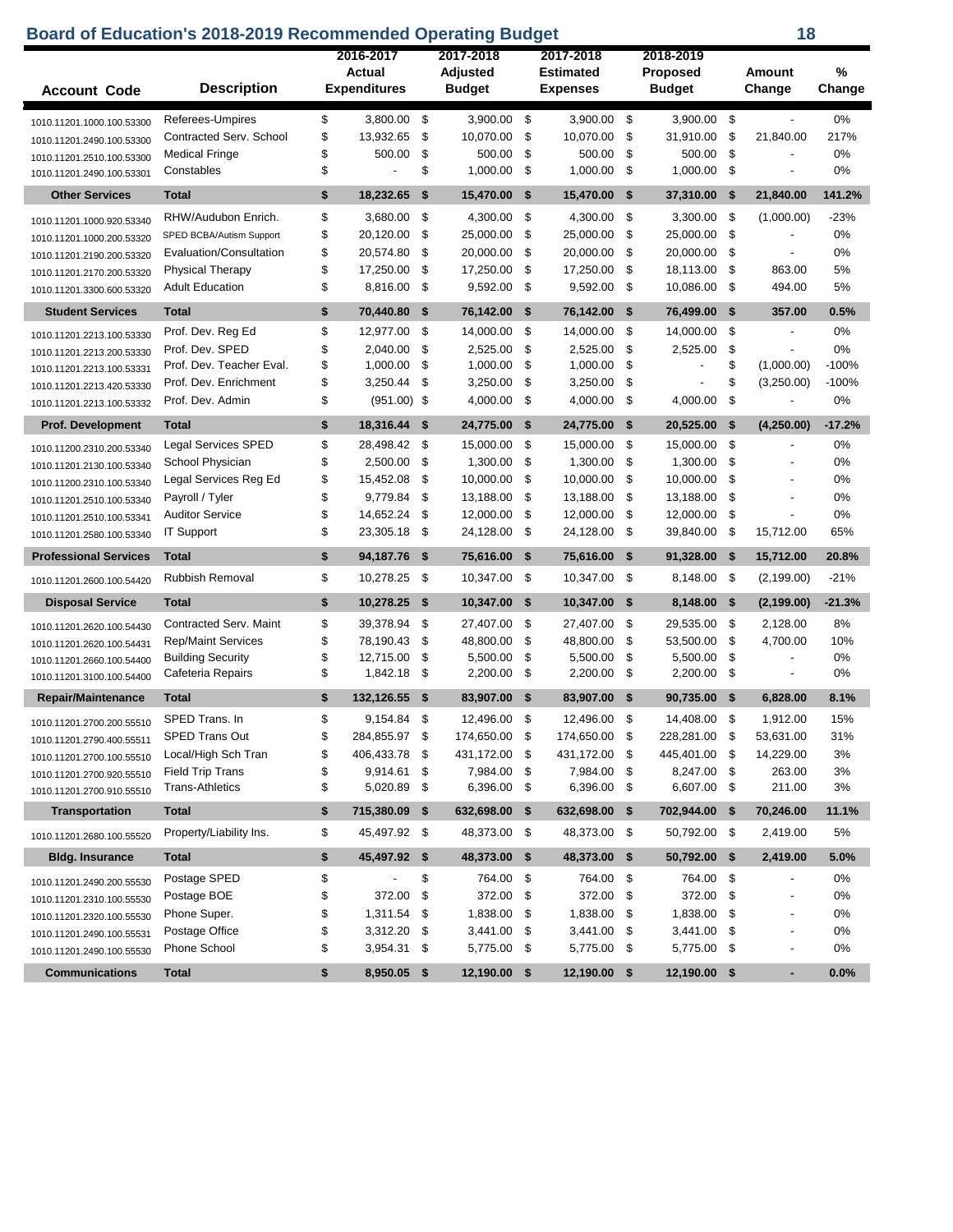|                               | <b>Board of Education's 2018-2019 Recommended Operating Budget</b> |                     |      |                       |      |                               |      |                              |      | 20                       |         |
|-------------------------------|--------------------------------------------------------------------|---------------------|------|-----------------------|------|-------------------------------|------|------------------------------|------|--------------------------|---------|
|                               |                                                                    | 2016-2017<br>Actual |      | 2017-2018<br>Adjusted |      | 2017-2018<br><b>Estimated</b> |      | 2018-2019<br><b>Proposed</b> |      | Amount                   | %       |
| <b>Account Code</b>           | <b>Description</b>                                                 | <b>Expenditures</b> |      | <b>Budget</b>         |      | <b>Expenses</b>               |      | <b>Budget</b>                |      | Change                   | Change  |
| 1010.11201.2490.100.55540     | Advertising                                                        | \$<br>2,500.35 \$   |      | 2,500.00 \$           |      | 2,500.00 \$                   |      | 2,500.00 \$                  |      |                          | 0%      |
| <b>Advertising</b>            | <b>Total</b>                                                       | \$<br>2,500.35      | - \$ | $2,500.00$ \$         |      | 2,500.00                      | -\$  | 2,500.00 \$                  |      | $\blacksquare$           | 0.0%    |
| 1010.11201.100.100.55560      | Woodstock Acad.                                                    | \$<br>2,359,751.54  | \$   | 2,694,172.00          | - \$ | 2,694,172.00                  | -\$  | 2,298,795.00                 | -\$  | (395, 377.00)            | $-15%$  |
| 1010.11201.1000.300.55561     | Killingly VO-AG                                                    | \$<br>21,493.00     | -\$  | 21,492.00             | -\$  | 21,492.00                     | -\$  | 34,115.00                    | -\$  | 12,623.00                | 59%     |
| 1010.11201.1000.100.55564     | Capital Thr/QVMC (Charter)                                         | \$<br>32,298.98     | -\$  | 21,000.00             | - \$ | 21,000.00                     | -\$  | 16,750.00                    | - \$ | (4,250.00)               | $-20%$  |
| 1010.11201.1000.200.55561     | <b>SPED NFA</b>                                                    | \$<br>5,786.00      | \$   | 6,075.00              | -\$  | 6,075.00                      | -\$  | 6,166.00                     | -\$  | 91.00                    | 1%      |
| 1010.11201.1000.200.55560     | <b>SPED Woodstock</b>                                              | \$<br>75,986.00     | \$   | 115,640.00            | \$   | 115,640.00                    | \$   | 149,840.00                   | -\$  | 34,200.00                | 30%     |
| 1010.11201.1000.400.55569     | <b>SPED Tuition other</b>                                          | \$<br>1,124,808.30  | \$   | 711,431.00            | \$   | 711,431.00                    | \$   | 913,122.00                   | -\$  | 201,691.00               | 28%     |
| 1010.11201.1000.300.55562     | SPED Killingly Vo-Ag                                               | \$                  | \$   |                       | \$   |                               | \$   |                              | \$   |                          | 0%      |
| 1010.11201.2150.200.53320     | ARC/TEEG                                                           | \$<br>7,524.00      | \$   | 6,000.00              | \$   | 6,000.00                      | \$   | 10,000.00                    | \$   | 4,000.00                 | 67%     |
| <b>Tuition</b>                | <b>Total</b>                                                       | \$<br>3,627,647.82  | \$   | 3,575,810.00          | \$   | 3,575,810.00                  | \$   | 3,428,788.00                 | \$   | (147, 022.00)            | $-4.1%$ |
|                               | Travel admin.                                                      | \$<br>2,410.03      | -\$  | 2,612.00              | - \$ | 2,612.00                      | -\$  | 2,612.00                     | -\$  |                          | 0%      |
| 1010.11201.2490.100.55580     | <b>Travel SPED</b>                                                 | \$<br>1,633.99      | \$   | 2,158.00              | -\$  | 2,158.00                      | \$   | 2,158.00                     | \$   |                          | 0%      |
| 1010.11201.2490.200.55580     |                                                                    |                     |      |                       |      |                               |      |                              |      |                          |         |
| <b>Travel</b>                 | <b>Total</b>                                                       | \$<br>4,044.02      | -\$  | 4,770.00              | -\$  | 4,770.00                      | \$   | 4,770.00                     | -\$  | ٠                        | 0.0%    |
| 1010.11201.1000.200.56610     | <b>SPED Office Supplies</b>                                        | \$<br>592.52        | -\$  | 550.00                | \$   | 550.00                        | \$   | 550.00                       | \$   |                          | 0%      |
| 1010.11201.2310.100.56610     | <b>BOE Office Expense</b>                                          | \$<br>528.01        | \$   | 550.00                | \$   | 550.00                        | \$   | 550.00                       | \$   |                          | 0%      |
| 1010.11201.2320.100.56610     | Super Office Expense                                               | \$<br>856.73        | \$   | 900.00                | \$   | 900.00                        | \$   | 900.00                       | \$   |                          | 0%      |
| 1010.11201.2410.100.56610     | Principal Office Exp.                                              | \$<br>4,121.35      | \$   | 3,435.00              | -\$  | 3,435.00                      | \$   | 3,435.00                     | \$   |                          | 0%      |
| <b>Supplies</b>               | <b>Total</b>                                                       | \$<br>6,098.61      | \$   | 5,435.00              | -\$  | 5,435.00                      | -\$  | 5,435.00                     | -\$  | ٠                        | 0.0%    |
| 1010.11201.1000.100.56600     | Instructional Supp.                                                | \$<br>30,686.51     | \$   | 26,939.00             | -\$  | 26,939.00                     | \$   | 22,689.00                    | -\$  | (4,250.00)               | $-16%$  |
| 1010.11201.1000.100.56601     | <b>Art Supplies</b>                                                | \$<br>2,970.55      | \$   | 1,912.00              | \$   | 1,912.00                      | \$   | 1,397.00                     | -\$  | (515.00)                 | $-27%$  |
| 1010.11201.1000.100.56602     | <b>Graduation Supplies</b>                                         | \$<br>2,117.60      | \$   | 1,000.00              | \$   | 1,000.00                      | \$   | 1,000.00                     | -\$  |                          | 0%      |
| 1010.11201.1000.920.56600     | <b>Music Supplies</b>                                              | \$<br>2,947.12      | -\$  | 1,890.00              | \$   | 1,890.00                      | \$   | 670.00                       | -\$  | (1,220.00)               | $-65%$  |
| 1010.11201.1000.100.56603     | Phys. Ed. Supplies                                                 | \$<br>3,323.72      | -\$  | 1,293.00              | \$   | 1,293.00                      | \$   | 1,293.00                     | -\$  | $\overline{a}$           | 0%      |
| 1010.11201.1000.100.56604     | <b>Reg Ed Testing Supplies</b>                                     | \$<br>5,526.02      | -\$  | 6,247.00              | \$   | 6,247.00                      | \$   | 6,247.00                     | -\$  | $\overline{\phantom{a}}$ | 0%      |
| 1010.11201.1000.200.56600     | <b>SPED Supplies</b>                                               | \$<br>4,341.55      | \$   | 5,000.00              | \$   | 5,000.00                      | \$   | 5,713.00                     | -\$  | 713.00                   | 14%     |
| 1010.11201.2230.200.56600     | SRBI Supplies/Software fees                                        | \$<br>31,363.44     | \$   | 12,636.00             | \$   | 12,636.00                     | \$   | 16,881.00                    | \$   | 4,245.00                 | 34%     |
| 1010.11201.2130.100.56600     | <b>Health Room Supplies</b>                                        | \$<br>3,570.30      | \$   | 2,652.00              | \$   | 2,652.00                      | \$   | 2,280.00                     | \$   | (372.00)                 | $-14%$  |
| 1010.11201.2100.420.56600     | <b>Enrichment Supplies</b>                                         | \$<br>2,435.21      | \$   | 2,800.00              | \$   | 2,800.00                      | \$   | 2,800.00                     | \$   |                          | 0%      |
| 1010.11201.2900.910.56600     | <b>Athletic Supplies</b>                                           | \$<br>3,289.09      | \$   | 4,795.00              | \$   | 4,795.00                      | \$   | 4,795.00                     | \$   |                          | 0%      |
| 1010.11201.2220.100.56642     | AV/Video                                                           | \$<br>3,582.24      | \$   | 3,500.00              | -\$  | 3,500.00                      | \$   | 994.00                       | -\$  | (2,506.00)               | $-72%$  |
| 1010.11201.2400.100.56610     | Office/Printing Supp.                                              | \$<br>16,163.70     | - \$ | 18,100.00 \$          |      | 18,100.00                     | - \$ | 20,100.00                    | -\$  | 2,000.00                 | 11%     |
| 1010.11201.2600.100.56629     | Cust & Maint                                                       | \$<br>19,262.90 \$  |      | 20,300.00 \$          |      | 20,300.00 \$                  |      | 25,000.00 \$                 |      | 4,700.00                 | 23%     |
| <b>Instructional Supplies</b> | <b>Total</b>                                                       | \$<br>131,579.95 \$ |      | 109,064.00 \$         |      | 109,064.00 \$                 |      | 111,859.00 \$                |      | 2,795.00                 | 2.6%    |
| 1010.11201.2610.100.56622     | Electricity                                                        | \$<br>54,796.29 \$  |      | 59,135.00 \$          |      | 59,135.00 \$                  |      | 59,135.00 \$                 |      | $\overline{\phantom{a}}$ | 0%      |
| <b>Utilities</b>              | <b>Total</b>                                                       | \$<br>54,796.29 \$  |      | 59,135.00 \$          |      | 59,135.00 \$                  |      | 59,135.00 \$                 |      | ٠                        | 0.0%    |
| 1010.11201.2610.100.56624     | Fuel Oil                                                           | \$<br>78,146.06 \$  |      | 77,489.00 \$          |      | 77,489.00 \$                  |      | 90,258.00 \$                 |      | 12,769.00                | 16%     |
| <b>Heating Fuel</b>           | <b>Total</b>                                                       | \$<br>78,146.06 \$  |      | 77,489.00 \$          |      | 77,489.00                     | - \$ | 90,258.00 \$                 |      | 12,769.00                | 16.5%   |
| 1010.11201.2710.100.56626     | Diesel Fuel                                                        | \$<br>37,651.35 \$  |      | 32,213.00 \$          |      | 32,213.00 \$                  |      | 38,658.00 \$                 |      | 6,445.00                 | 20%     |
| 1010.11201.2650.100.56626     | Gas                                                                | \$<br>2,107.43 \$   |      | 4,693.00 \$           |      | 4,693.00 \$                   |      | 2,693.00 \$                  |      | (2,000.00)               | $-43%$  |
| <b>Diesel</b>                 | <b>Total</b>                                                       | \$<br>39,758.78 \$  |      | 36,906.00 \$          |      | 36,906.00 \$                  |      | 41,351.00 \$                 |      | 4,445.00                 | 12.04%  |